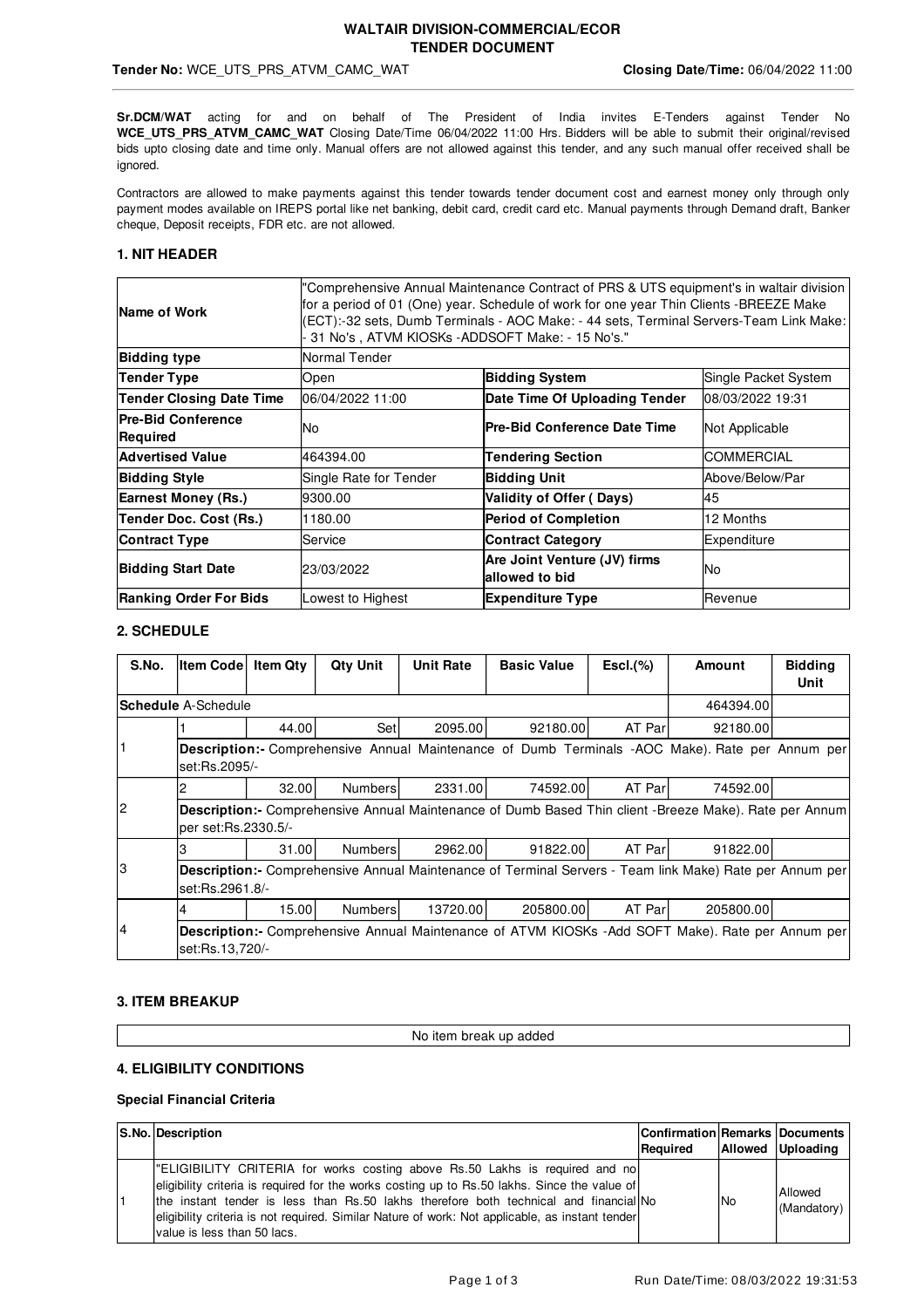#### **Submission of Document Verification Certificate**

| S.No. Description                                                                                                                                                                                                                                                                                                                                                                                                                                                                                           | <b>Confirmation Remarks Documents</b><br>Required |      | Allowed Uploading      |
|-------------------------------------------------------------------------------------------------------------------------------------------------------------------------------------------------------------------------------------------------------------------------------------------------------------------------------------------------------------------------------------------------------------------------------------------------------------------------------------------------------------|---------------------------------------------------|------|------------------------|
| [Please submit a certificate in the prescribed format (please download the format from the<br>link given below) for verification / confirmation of the documents submitted for<br>compliance of eligibility / qualifying criteria. Non submission of the certificate, or No<br>submission of certificate either not properly filled in, or in a format other than the<br>prescribed format shall lead to summary rejection of your offer.<br><b>Click here to download the Format of Self Certificatio)</b> |                                                   | l No | Allowed<br>(Mandatory) |

### **5. COMPLIANCE**

### **Check Lst**

| S.No. Description             | Confirmation Remarks Documents<br><b>Required</b> |     | <b>Allowed Uploading</b> |
|-------------------------------|---------------------------------------------------|-----|--------------------------|
| Please refer Tender document. | 'No                                               | lNo | Not Allowed              |

#### **Commercial-Compliance**

|    | S.No. Description                                                                                                                                                                                                                                                                                                | Confirmation Remarks Documents<br>Required |     | <b>Allowed Uploading</b> |
|----|------------------------------------------------------------------------------------------------------------------------------------------------------------------------------------------------------------------------------------------------------------------------------------------------------------------|--------------------------------------------|-----|--------------------------|
|    | <b>I</b> Refer Tender document.                                                                                                                                                                                                                                                                                  | lNo                                        | INo | Allowed<br>(Mandatory)   |
| 12 | Please enter the percentage of local content in the material being offered.<br>Please enter 0 for fully imported items, and 100 for fully indigenous items. The<br>definition and calculation of local content shall be in accordance with the Make<br>in India policy as incorporated in the tender conditions. |                                            | Yes | Allowed<br>(Optional)    |

#### **General Instructions**

| S.No. Description                               | <b>Confirmation Remarks Documents</b><br>Reauired |     | Allowed Uploading |
|-------------------------------------------------|---------------------------------------------------|-----|-------------------|
| General instructions placed in tender document. | <b>No</b>                                         | 'No | Not Allowed I     |

### **Special Conditions**

|  | <b>S.No. Description</b>                         | <b>Confirmation Remarks Documents</b> |     |                   |
|--|--------------------------------------------------|---------------------------------------|-----|-------------------|
|  |                                                  | <b>Required</b>                       |     | Allowed Uploading |
|  | Special conditions are placed in tender document | 'No                                   | lNo | Not Allowed       |

#### **Technical-Compliances**

| S.No. Description                                  | <b>Confirmation Remarks Documents</b><br><b>Required</b> |           | Allowed Uploading      |
|----------------------------------------------------|----------------------------------------------------------|-----------|------------------------|
| Technical compliance are placed in tender document | lNo                                                      | <b>No</b> | Allowed<br>(Mandatory) |

#### **Undertakings**

| <b>S.No. Description</b>       | <b>Confirmation Remarks Documents</b> |     |                          |
|--------------------------------|---------------------------------------|-----|--------------------------|
|                                | Reauired                              |     | <b>Allowed Uploading</b> |
| <b>IRefer tender document.</b> | 'No                                   | lNo | Not Allowed              |

### **6. Documents attached with tender**

| <b>IS.No.</b>  | <b>Document Name</b>                          | <b>Document Description</b> |
|----------------|-----------------------------------------------|-----------------------------|
|                | TenderDocument 2.pdf                          | Tender Document             |
| $\overline{c}$ | FormatofAffidavitforCredentials.pdf Affidavit |                             |

This tender complies with Public Procurement Policy (Make in India) Order 2017, dated 15/06/2017, issued by Department of Industrial Promotion and Policy, Ministry of Commerce, circulated vide Railway Board letter no. 2015/RS(G)/779/5 dated 03/08/2017 and 27/12/2017 and amendments/ revisions thereof.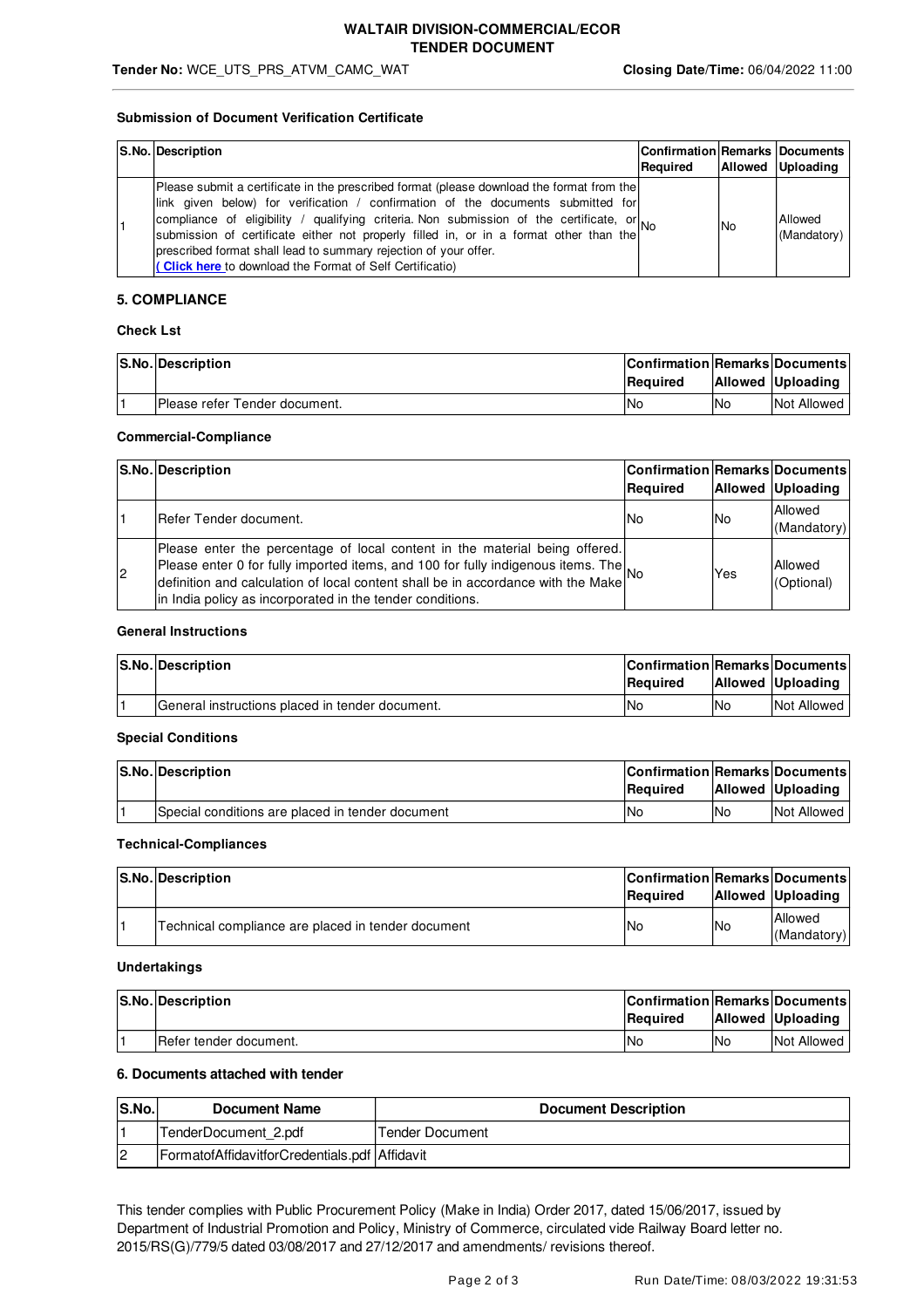As a Tender Inviting Authority, the undersigned has ensured that the issue of this tender does not violate provisions of GFR regarding procurement through GeM.

**Signed By:** GURUDAS SARKAR

**Designation :** ACM/G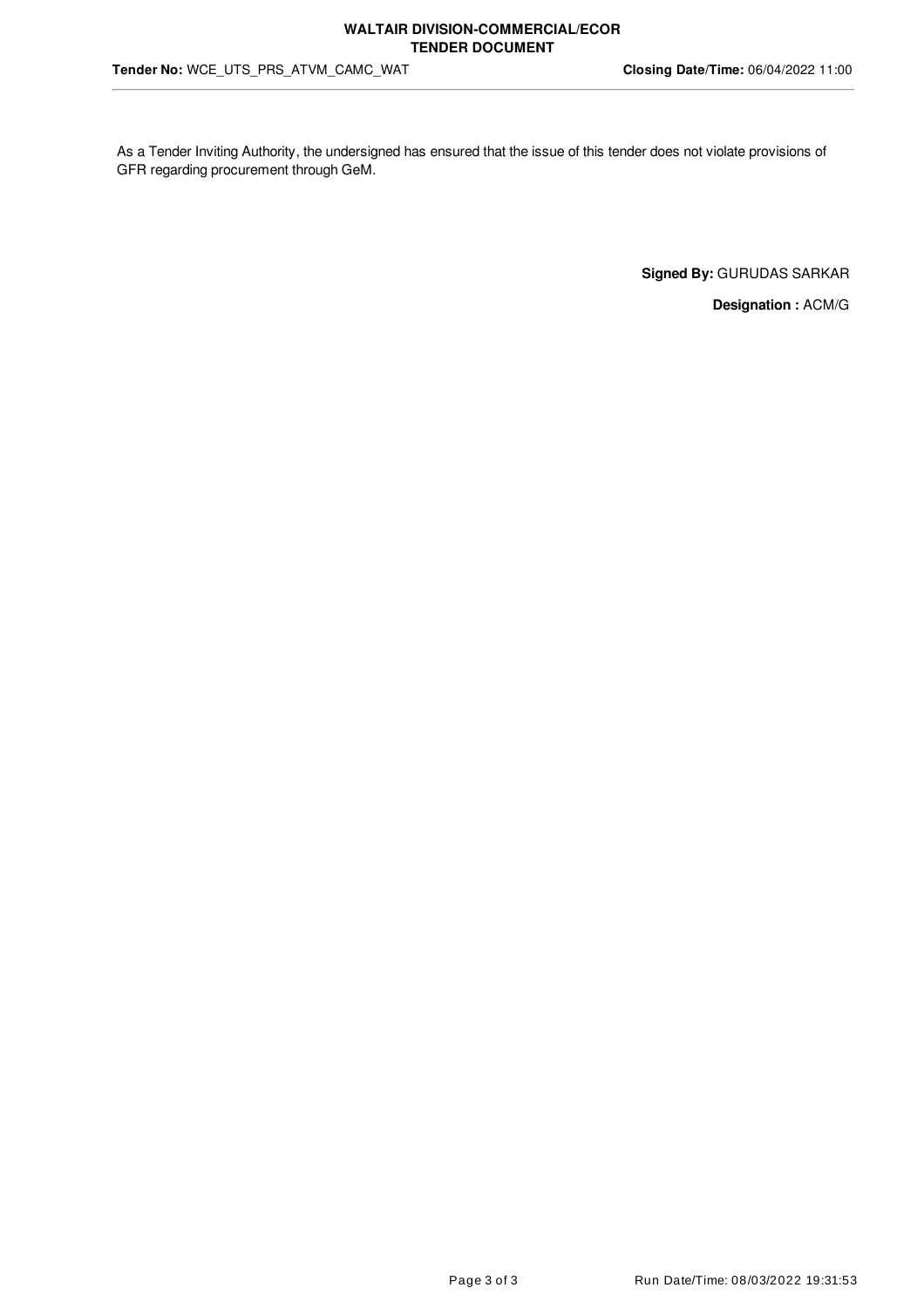# **INDEX**

### Name of the work:

 "Comprehensive Annual Maintenance Contract of PRS & UTS equipment's in waltair division for a period of 01 (One) year. Schedule of work for one year Thin Clients -BREEZE Make (ECT):-32 sets, Dumb Terminals - AOC Make: - 44 sets, Terminal Servers-Team Link Make: - 31 No's , ATVM KIOSKs - ADDSOFT Make: - 15 No's."

| SI.            | <b>Description</b>                                                  | Page No.    |    |  |
|----------------|---------------------------------------------------------------------|-------------|----|--|
| No             |                                                                     | <b>From</b> | To |  |
| 1              | Index                                                               | 01          | 01 |  |
| $\overline{2}$ | <b>Tender Notice</b>                                                | 02          | 02 |  |
| 3              | <b>General Conditions of Tender.</b>                                | 03          | 03 |  |
| 4              | Instructions to the Tenderers and Conditions                        | 04          | 08 |  |
| 5              | Tender Form(First Sheet)(Annexure-1)                                | 09          | 10 |  |
| 6              | <b>GUARANTEE FORMAT FOR PERFORMANCE GUARANTEE</b><br>(Annexure - 2) | 11          | 12 |  |
| 7              | Special Conditions of the contract                                  | 13          | 16 |  |
| 8              | Annexure [A-E]                                                      | 17          | 21 |  |
| 9              | POLICE VERIFICATION (Annexure-F)                                    | 22          | 22 |  |
| 10             | Schedule (Annexure-3)                                               | 23          | 23 |  |

Page-2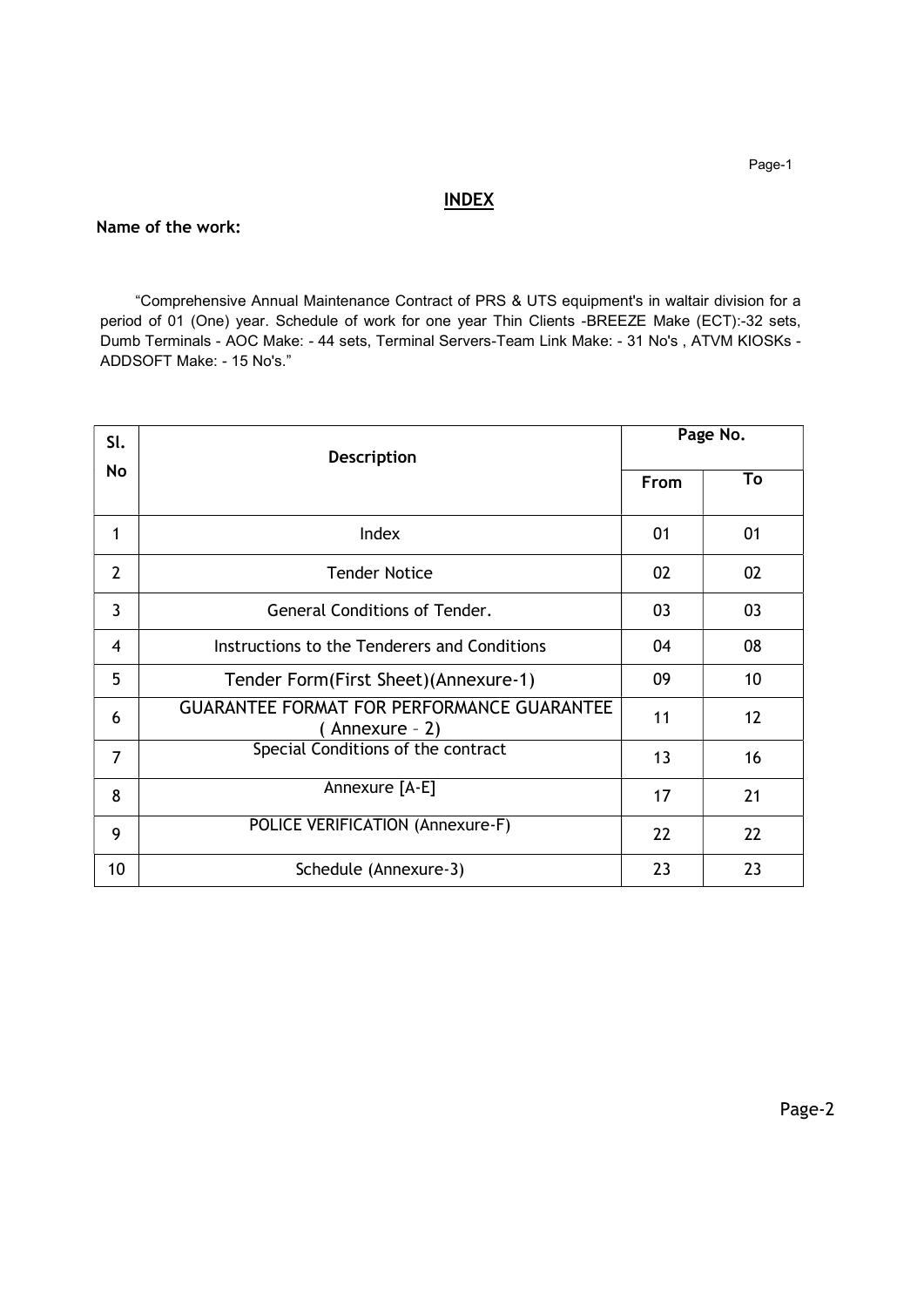### EAST COAST RAILWAY

#### Notice Inviting Tender

### Tender Notice no.WCE/UTS/PRS/ATVM/CAMC/WAT/21.

 For and on behalf of President of India, Senior Divisional Commercial Manager, East Coast Railway, Visakhapatanam-530004 invites sealed tenders in prescribed forms for the under mentioned work.

| Item<br>no | Name of the work                                                                                                                                                                                                                                                                                            | Tender<br>value(Rs.) | EMD (Rs.) | Cost of Tender<br>documents (Rs.) |
|------------|-------------------------------------------------------------------------------------------------------------------------------------------------------------------------------------------------------------------------------------------------------------------------------------------------------------|----------------------|-----------|-----------------------------------|
|            |                                                                                                                                                                                                                                                                                                             |                      |           |                                   |
|            | "Comprehensive Annual Maintenance Contract of<br>UTS, PRS & ATVM equipments in Waltair Division for<br>a period of 01(one) year (Thin Clients -BREEZE Make<br>(ECT):-32 sets, Dumb Terminals - AOC Make: - 44<br>sets, Terminal Servers-Team Link Make: - 31 No's,<br>ATVM KIOSKs-ADDSOFT Make: - 15 No's.) | $4.64.394/-$         | $9300/-$  | $1.180/-$                         |

 The cost of tender document i.e Rs.1000/- (+) 18% GST (Rs.1180/-) and EMD charges of Rs.9300/-(Nine thousand and three hundred rupees only) shall be paid through online banking only. Online payment will be in favour of FA & CAO/ECOR/BBS at VSKP through (1) Central Bank of India A/c no.1258749606, IFSC code:CBIN0280824 (2) State Bank of India, A/c no. 10723954940, IFSC code: SBIN0001740.

| closing                   | 4.2022       |
|---------------------------|--------------|
| tenders                   | 06.0         |
| Jate                      | :00          |
| e and                     | 04           |
| time                      | hrs          |
| ot.                       | οt           |
| Οt                        | יר           |
| Jor<br>period<br>nbietion | Jne<br>vear' |

Tender will be opened through e-tendering and no manual tendering is permitted. The Tender documents will also be available in the website at http://www.ireps.gov.in and can be down loaded and used as Tender documents. In case of any discrepancy between the tender documents down loaded from internet and the master copy available in the office of the Sr.DCM/VSKP, the latter shall prevail and will be binding on the Tenders. No claim on this account will be entertained. The tenderers are required to watch the website for any corrigendum's issued subsequent to the uploading of the tender notices in the web site rejected. Railway Administration shall not be responsible for any delays/difficulties/inaccessibility of the down loading facility for any reason whatsoever.

The tenderers are required to observe the website to find ut any correction slips are issued subsequent to uploading of the tender and schedule.

1.Eligibility Criteria: - The tenderer who wish to participate in the tender should fulfill the "ELIGIBILITY CRITERIA".

"ELIGIBILITY CRITERIA for works costing above Rs.50 Lakhs is required and no eligibility criteria is required for the works costing up to Rs.50 lakhs. Since the value of the instant tender is less than Rs.50 lakhs therefore both technical and financial eligibility criteria is not required.

Similar Nature of work: Not applicable, as instant tender value is less than 50 lacs.

All General Contract Conditions for service contract ; 2018 shall be applicable along with tender document.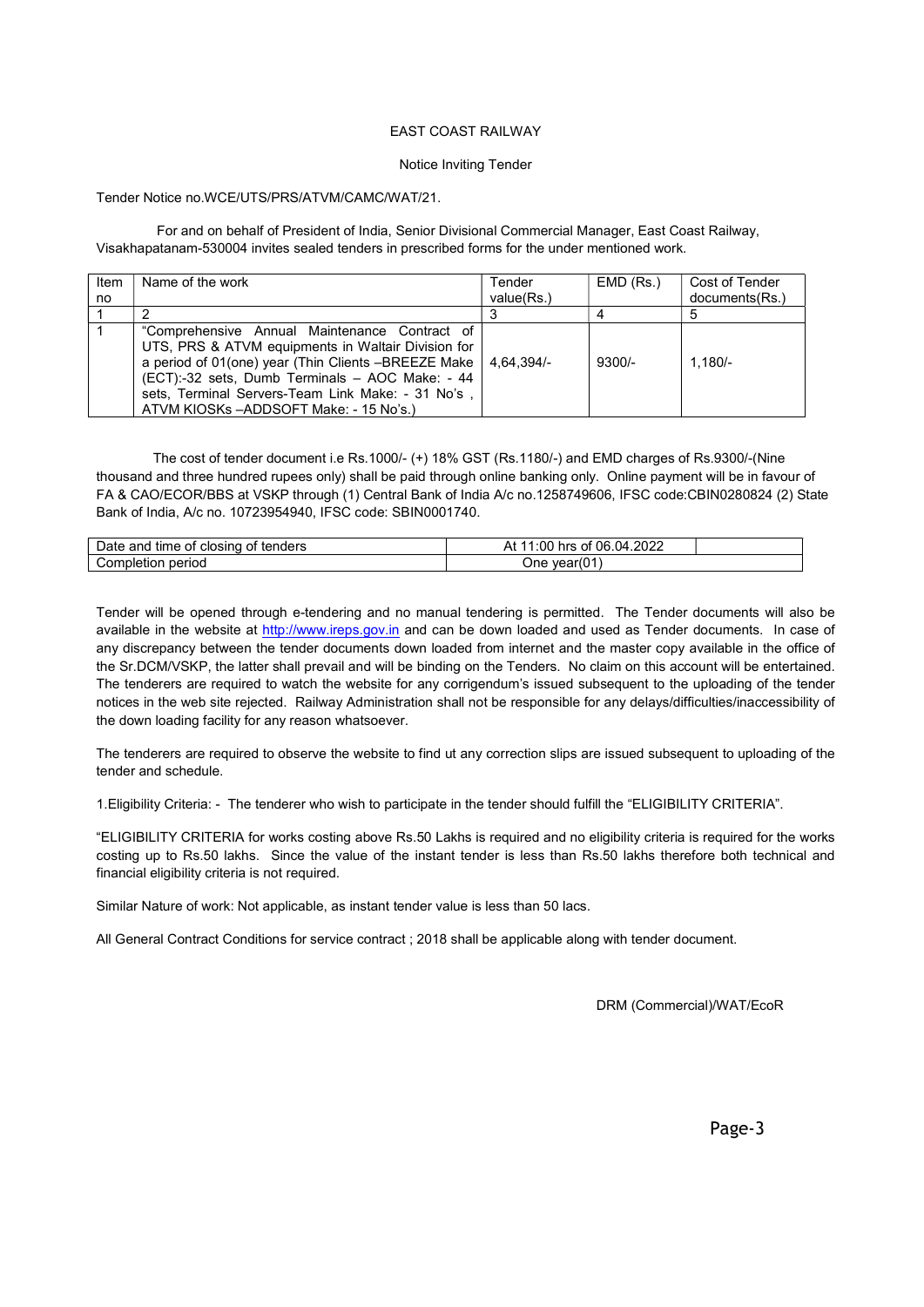### East Coast Railway

### General Conditions of Contract/Tender

| Sr.<br>No. | Document Name                                                                                 | Published by    | Referred in this<br>Document as |
|------------|-----------------------------------------------------------------------------------------------|-----------------|---------------------------------|
|            | Indian Railway General conditions of contract correction for<br>Services-2018 with upto date. | Indian Railways | GCC 2018 for<br>Services.       |

Note: The terms "correction slip "as referred to in this tender document includes the following terms also.

Addendum slip

Correction slip

Addendum slip and corrigendum slip which are issued in consecutive serials.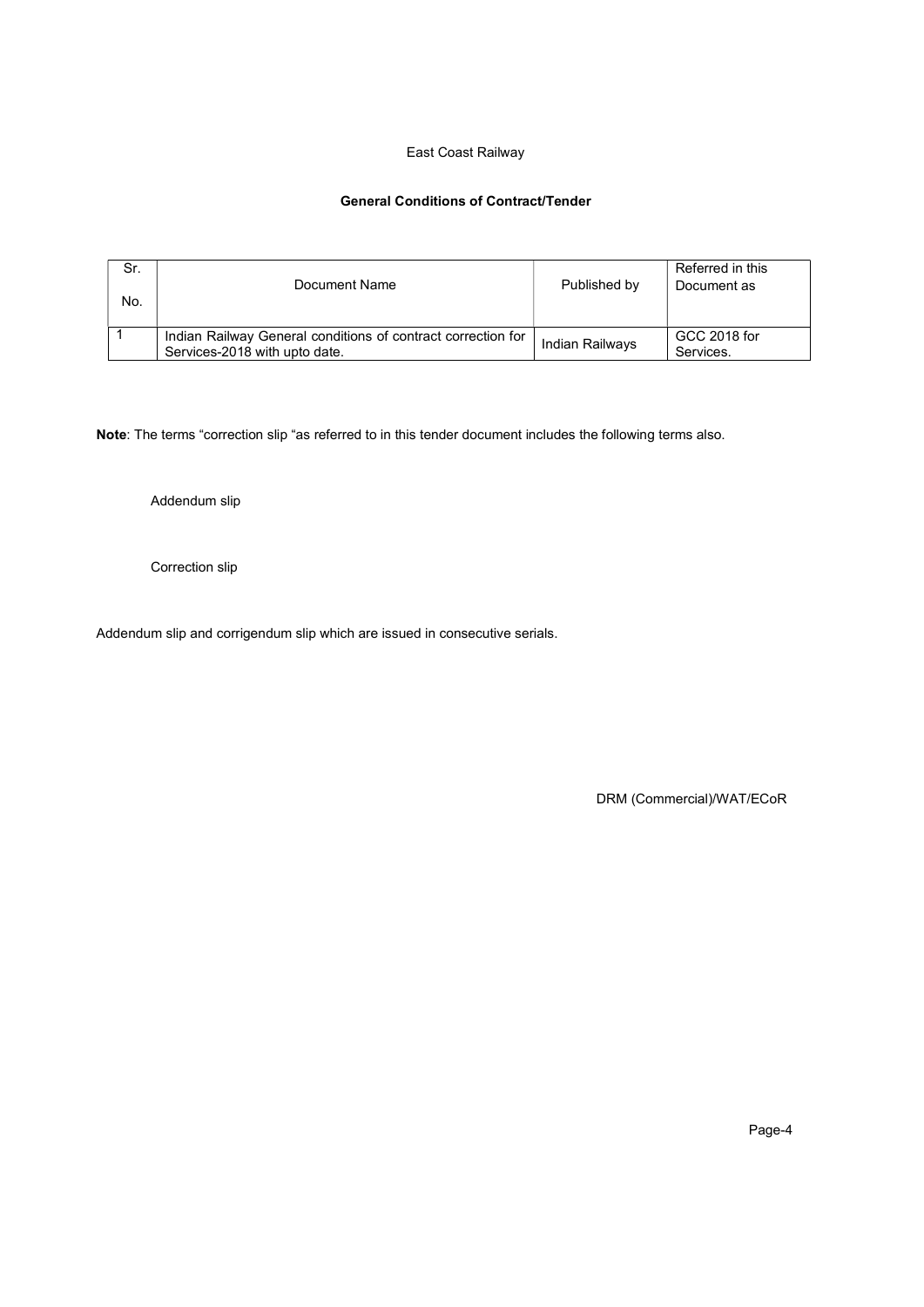### EAST COAST RAILWAY

### INSTRUCTIONS TO THE TENDERERS & CONDITIONS

- 1 The rates should be quoted through on line i.e. e-tender only in the website at **www.ireps.gov.in.**
- . Contractor should be register in www.shramikkalyan.indianrailways.gov.in for increase the transparency in engagement of contract labour & their wages payment, the same portal can be used to update the contract labour engagement and their wages payment in the existing contracts also, even if the contract doesn't includes specific condition to update.
- (i) Contractor is to abide by the provisions of Payment of Wages act & Minimum Wages act in
- $\mathfrak{p}$ . terms of clause 54 and 55 of Indian Railways General Condition of Contract. In order to ensure the same, an application has been developed and hosted on website 'www.shramikkalyan.indianrailways.gov.in'. Contractor shall register his firm/company etc. and upload requisite details of labour and their payment in this portal. These details shall be available in public domain. The Registration/ updation of Portal shall be done as under:
	- (a) Contractor shall apply for onetime registration of his company/firm etc. in the Shramikkalyan portal with requisite details subsequent to issue of Letter of Acceptance. Engineer shall approve the contractor's registration in the portal within 7 days of receipt of such request.
	- (b) Contractor once approved by any Engineer, can create password with login ID (PAN No.) for subsequent use of portal for all LOAs issued in his favour.
	- (c) The contractor once registered on the portal, shall provide details of his Letter of Acceptances (LoA) / Contract Agreements on shramikkalyan portal within 15 days of issue of any LoA for approval of concerned engineer. Engineer shall update (if required) and approve the details of LoA filled by contractor within 7 days of receipt of such request.
	- (d) After approval of LoA by Engineer, contractor shall fill the salient details of contract labours engaged in the contract and ensure updating of each wage payment to them on shramikkalyan portal on monthly basis.
	- (e) It shall be mandatory upon the contractor to ensure correct and prompt uploading of all salient details of engaged contractual labour & payments made thereof after each wage period.

(ii) While processing payment of any 'On Account bill' or 'Final bill' or release of 'Advances' or 'Performance Guarantee / Security deposit', contractor shall submit a certificate to the Engineer or Engineer's representatives that "I have uploaded the correct details of contract labours engaged in connection with this contract and payments made to them during the wage period in Railway's Shramikkalyan portal at 'www.shramikkalyan.indianrailways.gov.in' till \_\_\_\_Month, \_\_\_\_Year."

. 3. Provisions of Employees Provident Funds & Miscellaneous As per GCC for service contract to be followed.

.

4. All works are to be done as per direction of the Railway's representative.

DRM (Commercial)/WAT/ECoR

Page-5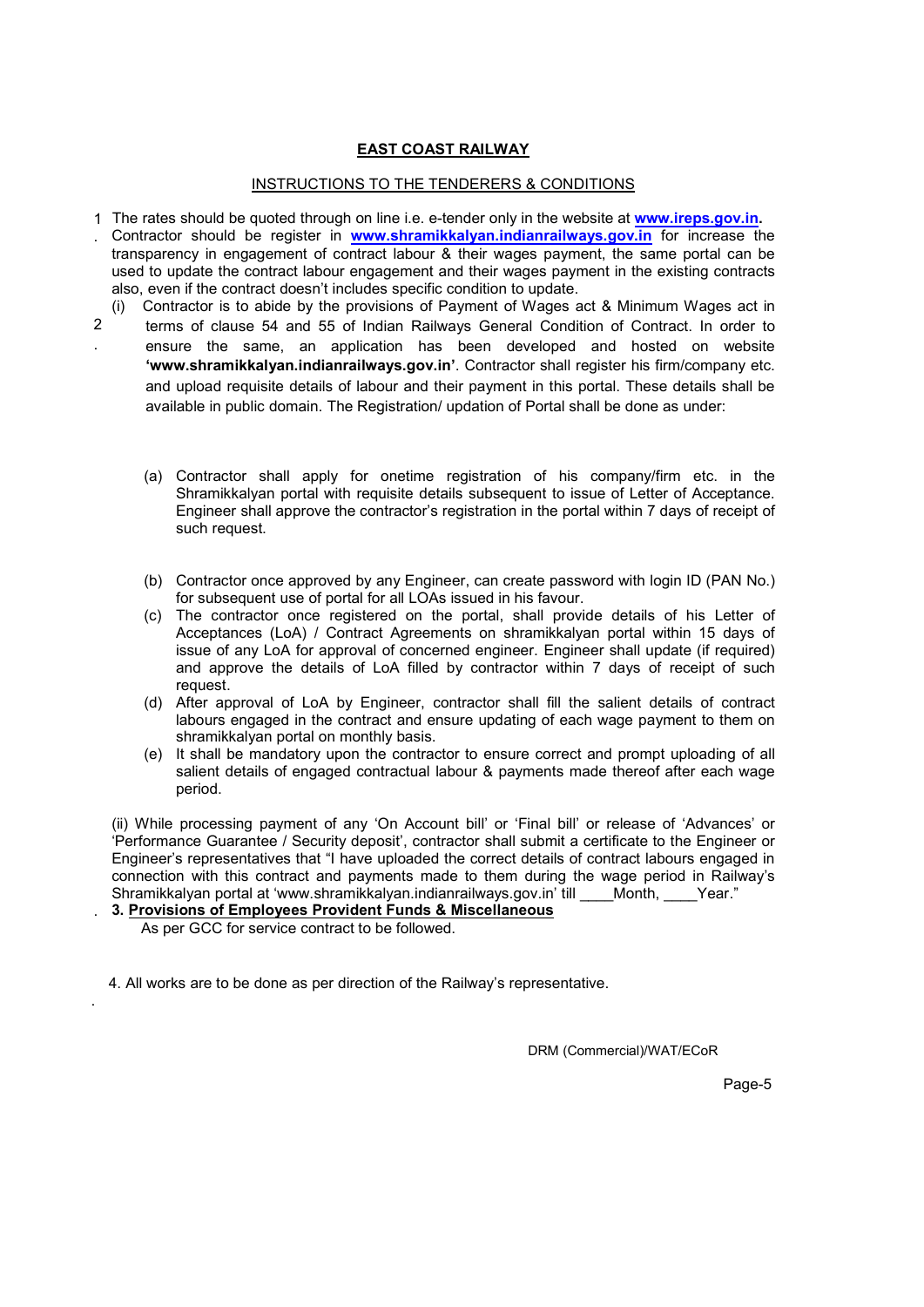- 5 Completion Period: All works are to be completed within 01 (One) Year from the date of . Acceptance letter.
- 6 (I) Tenderer to provide the details of Bank A/c in line with RBI guideline for the same. These . details will include Bank Name, Branch Name & address, Account type, Bank A/c No. and Bank & Branch Code as appearing on MICR cheque issued by bank.

### (II) Tenderer to attach certificate from their bank certifying the correctness of all above mentioned information through NEFT form enclosed in Annexure-A.

7. The rates so quoted shall be valid till completion of the AMC period and extension period if any.

### 8. Performance Guarantee:

8.1 Performance guarantee at a rate of 10% of the contractual value shall be deposited by the successful bidder. The successful bidder shall have to submit a Performance Guarantee (PG) valuing 10% of the contract value in four separate parts of 2.5% each of the contract value, within 30 (thirty) days from the date of issue of Letter of Acceptance (LOA). Extension of time for submission of PG beyond 30 (thirty) days and up to the date of submission of PG from the date of issue of LOA may be given by the Authority who is competent to sign the contract agreement. However, a penal interest of 15% per annum shall be charged for the delay beyond 30 (thirty days, i.e. from 31" day after the date of issue of LOA. In case the contractor fails to submit the requisite PG after 60 days from the date of issue of LOA, a notice shall be served to the contractor to deposit the PG immediately however not exceeding 90 days from the date of issue of LOA). In case the contractor fails to submit the requisite PG even after 90 days from the date of issue of LOA, the contract shall be terminated duly forfeiting EMD and other dues, if any payable against that contract. The failed contractor shall be debarred from participating in re- tender for that work. In case 60" day is a bank holiday or office closure next working day should be considered as the last day for submission of the PGs. Decision of Authority competent to sign the Contract Agreement would be final in case of any dispute.

8.2 The value of PG to be submitted by the, contractor will not change for variation up to 25% (either increase or decrease). In case during the course of execution, value of the contract increases by more than 25% of the original contract value, an additional Performance Guarantee amounting to 10% (ten percent) for the excess value over the original contract value shall be deposited in four equal parts by the contractor. On the other hand, if the value of Contract decreases by more than 25% of the original contract value, Performance guarantee amounting to 10% of the decrease in the contract value shall be returned to contractor. The PG amount in excess of required PG for decreased contract value, available with railways shall be returned to the contract or duly safe guarding the interest of Railways.

8.3 The applicable Performance Guarantee shall be calculated as per the revised value of the contract covering all variations up to the determination of the contract.

DRM (Commercial)/WAT/ECoR

e de la construcción de la construcción de la construcción de la construcción de la construcción de la construcción de la construcción de la construcción de la construcción de la construcción de la construcción de la const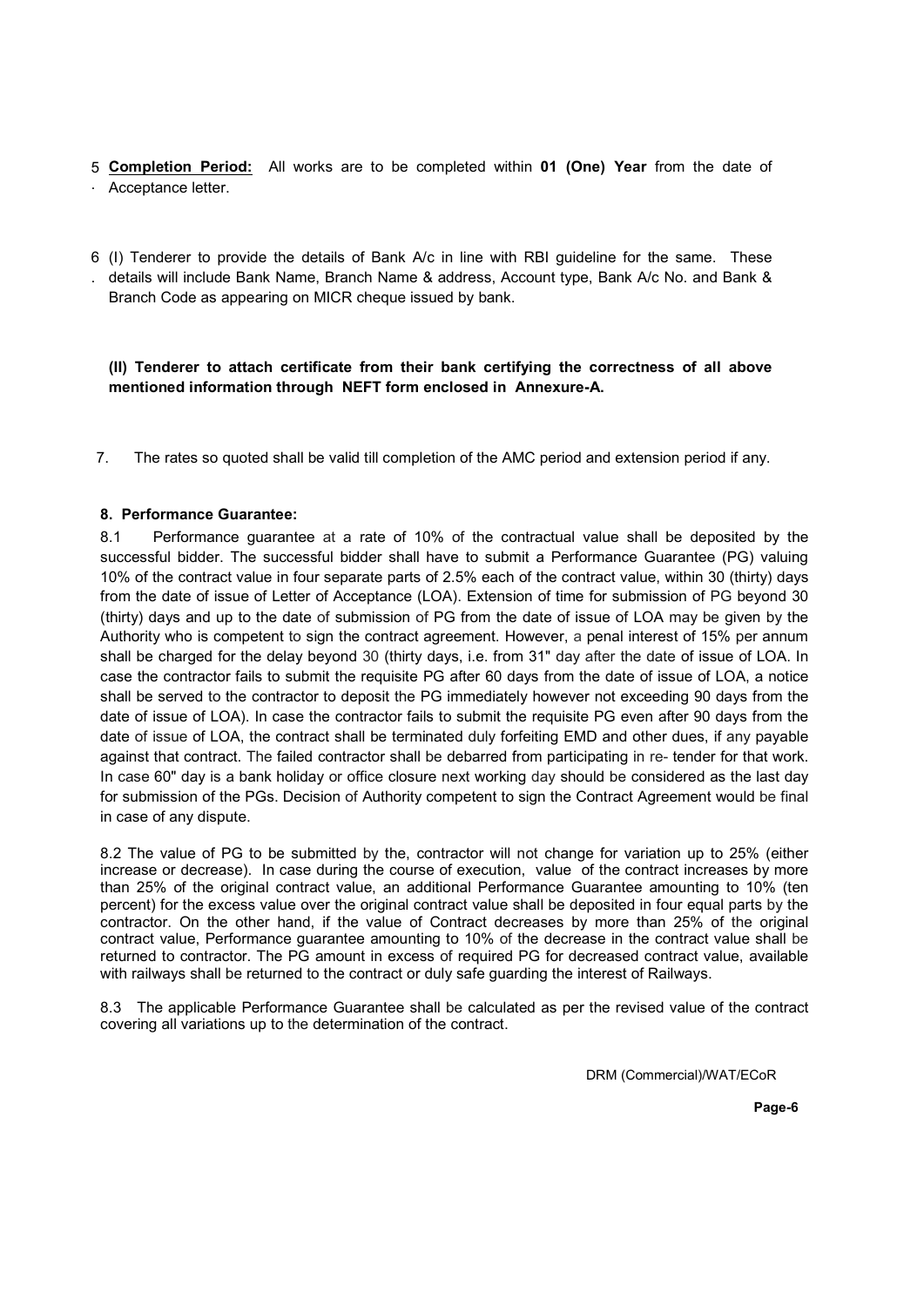8.4 If the penalty imposed exceeds 50% of the applicable maximum penalty (as per the revised value of the contract), a PG equivalent to 25% of the applicable PG shall be forfeited. If the penalty imposed exceeds 75% of the applicable maximum penalty, a PG equivalent to 50% of the applicable PG shall be forfeited. The PGs shall been cashed after the completion of the contract.

8.5 The successful bidder shall submit the Performance Guarantees (PG) in any of the following forms, amounting to 10% of the contract value.

(a) A deposit of cash;

(b) Irrevocable Bank Guarantee;

 $(c)$  Government Securities including State Loan Bonds at 5% below the market value;

(d) Deposit Receipts, Pay Orders, Demand Drafts and Guarantee Bonds. These forms of Performance Guarantee could be either of the State Bank of India or of any of the Nationalized Banks;

(e) Guarantee Bonds executed or Deposits Receipts tendered by all Scheduled Banks;

(f) A Deposit in the Post Office Saving Bank;

(g) A Deposit in the National Savings Certificates;

(h) Twelve years National Defense;

(i) Certificates; Ten years Defense;

(j) Deposits;

(k) National Defense Bonds and Unit Trust Certificates at 5% below market valve or at the face valve whichever is less. Also, FDR in favor of FA & CAO (free from any encumbrance) may be accepted.

Note- The instruments as listed above will also be acceptable for Guarantees incase of Mobilization Advance.

8.6 The Performance Guarantees shall be submitted by the successful bidder after the Letter of Acceptance (LOA) has been issued, but before signing of the contract agreement. These PGs shall be initially valid up to the stipulated date of completion and maintenance period, if any plus 60 days beyond that. In case, the time for completion of service gets extended, the contractor shall get the validity of PGs extended to cover such extended time for completion and maintenance period, if any of service plus 60days.

8.7 The Performance Guarantees (PGs) shall be released after physical completion of the work/ service delivery based on 'Completion Certificate' issued by the competent authority stating that the contractor has completed the assigned services in all respects satisfactorily and passing of final bill based on "No Claims Certificate" from the contractor. In case any contract provides for warranty/ maintenance clause then 25 % of the Performance Guarantee would be retained till the warranty/ maintenance period is over and a certificate to that effect is issued by the Manager.

8.8 Whenever the contract is rescinded, the Performance Guarantees shall be encased/ forfeited. The balance work or services for the same shall be got done independently without risk &cost of the failed contractor. The failed contractor shall be debarred for a period of 2 years from the date of such rescindment from participating in the bid which includes delivery of balance services of failed contract. If the failed contractor is a Partnership firm, then every members partner of such a firm shall be debarred for a period of 2 years from the date of such rescindment from participating in the bid which includes delivery of balance services of failed contract in his/her individual capacity.

8.9 The Manager shall not make a claim under the Performance Guarantee except for the amounts to which the President of India is entitled under the contract (not withstanding and/or without prejudice to any other provisions in the contract agreement) in the event of.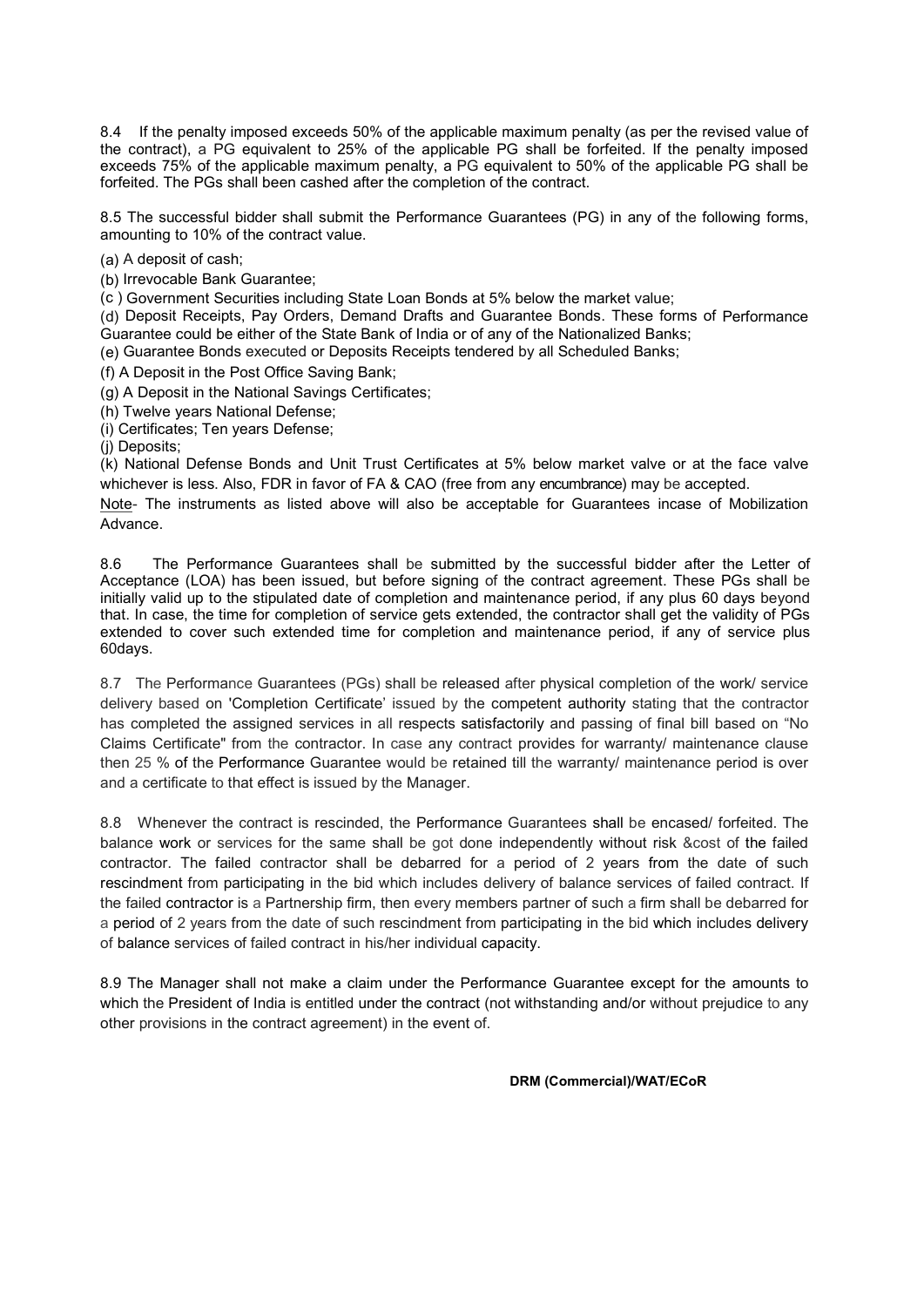(a) Failure by the contractor to extend the validity of the Performance Guarantee as described herein above, in which event the Manager may claim the full amount of the Performance Guarantee.

Failure by the contractor to pay President of India any amount due, either as agreed by the contractor or determined under any of the Clauses/Conditions of the Agreement, within 30 days of the service of notice to this effect by Manager.

(c) The Contract being determined or rescinded under provision of the GCC, the Performance Guarantee shall be forfeited in full and shall be absolutely at the disposal of the President of India.

### 9. Variation quantities in Contract:

9.1 Individual NS items in contracts shall be operated with variation of plus or minus 25% and payment would be made as per the agreement rate. For this, no finance concurrence would be required.

9.2 In case an increase in quantity of an individual item by more than 25% of the agreement quantity is considered unavoidable, the same shall be got executed by floating a fresh tender. If floating a fresh tender for operating that item is considered not practicable, quantity of that item may be operated in excess of 125% of agreement quantity subject to the following conditions.

(a) Operation of an item by more than 125% of the agreement quantity needs the approval of an officer of the rank not less than S.A Grade.

(i) Quantities operated in excess of 125% but upto 140% of the agreement quantity of the concerned item, shall be paid at 98% of the rate awarded for that item in that particular tender.

(ii) Quantities operated in excess of 140% but upto 150% of the agreement quantity of the concerned item, shall be paid at 96% of the rate awarded for that item in that particular tender.

(iii) Variation in quantities of individual items beyond 150% will be prohibited and would be permitted only in exceptional unavoidable circumstances with the concurrence of associate finance and shall be paid at 96% of the rate awarded for that item in that particular tender.

(b) The variation in quantities as per the above formula will apply only to the Individual items of the contract and not on the overall contract value.

( c) Execution of quantities beyond 150% of the overall agreemental value should not be permitted and, if found necessary, should be only through fresh tenders or by negotiating with existing contractor, with prior personal concurrence of FA&CAO/FA&CAO(C) and approval of General Manager. 9.3 In cases where decrease is involved during execution of contract: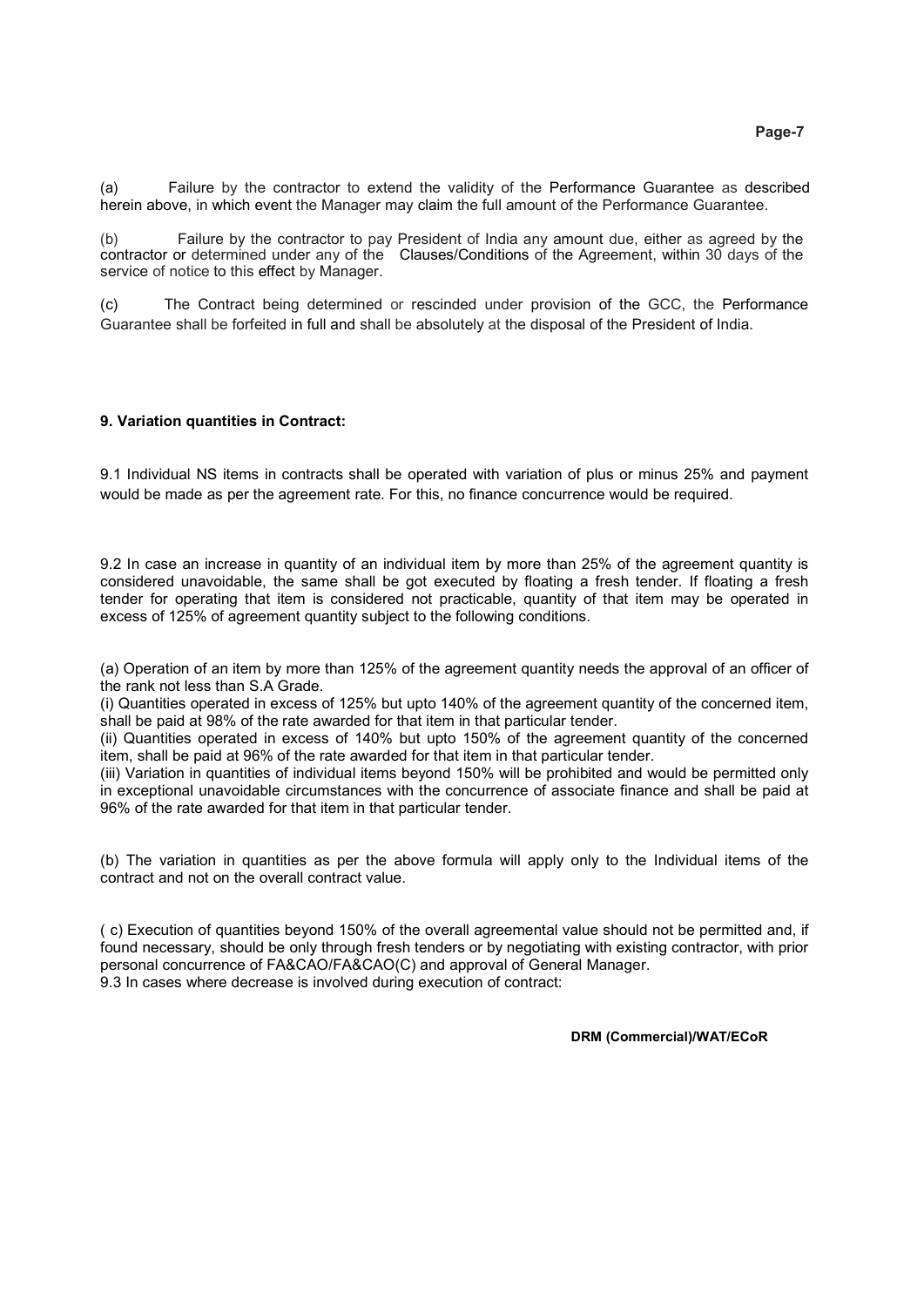- (a) The contract signing authority can decrease the items upto 25% of the individual item without finance concurrence.
- (b) For decrease beyond 25% for individual items or 25% of contract agreement value, the approval of an officer not less than rank of S.A.Grade may be taken after obtaining 'No Claim Certificate' from the contactor and with finance concurrence, giving detailed reasons for each such decrease in the quantities.
- (c) It should be certified that the work proposed to be reduced will not be required in the same work.
- 10. The tenderer shall provide the details of enrollment of EPF of self and working under him at the time of payment.

11. All the Bidders/Tenders should ensure that they are GST compliant and their quoted tax structure/rates are as per GST Law. Contractors must register under GST and submit their related documents. GST will be applicable from time to time.

### 12. MANDATORY REQUIREMENTS:

- a) Contractors are allowed to make payments against this tender towards earnest money cost only through online payment modes available on IREPS portal like net banking, debit card, credit card etc. Manual payments through Demand draft, Banker's cheque, Deposit receipts, FDR etc. are not allowed. Cost of Earnest money to be deposited in favour of FA&CAO/ECoR/BBS at VSKP on line through the gate way of 1) State Bank of India A/C No10723954940 IFSC: SBIN0001740. 2) Central Bank of India A/c No.1258749606 IFSC code CBIN0280824 and to indicate the details of such electronic payment duly enclosing scanned copy of the receipt/instrument while submission of Tender.
- b) Contractors are allowed to make payments against this tender towards tender document cost only through online payment modes available on IREPS portal like net banking, debit card, credit card etc. Manual payments through Demand draft, Banker's cheque, Deposit receipts, FDR etc. are not allowed. . Cost of the Tender document to be deposited in favour of FA&CAO/ECoR/BBS at VSKP on line through the gate way of 1) State Bank of India A/C No10723954940 IFSC: SBIN0001740. 2) Central Bank of India A/c No.1258749606 IFSC code CBIN0280824 and to indicate the details of such payment duly enclosing scanned copy of the receipt/instrument while submission of Tender.
- c) Tender Form (First Sheet) Annexure-1 is to be submitted duly filled and signature by the tenderer, failing which the offer shall be rejected.
- d) Affidavit (uploaded separate document along with tender document) is to be submitted duly filled and signature by the tenderer, failing which the offer shall be rejected.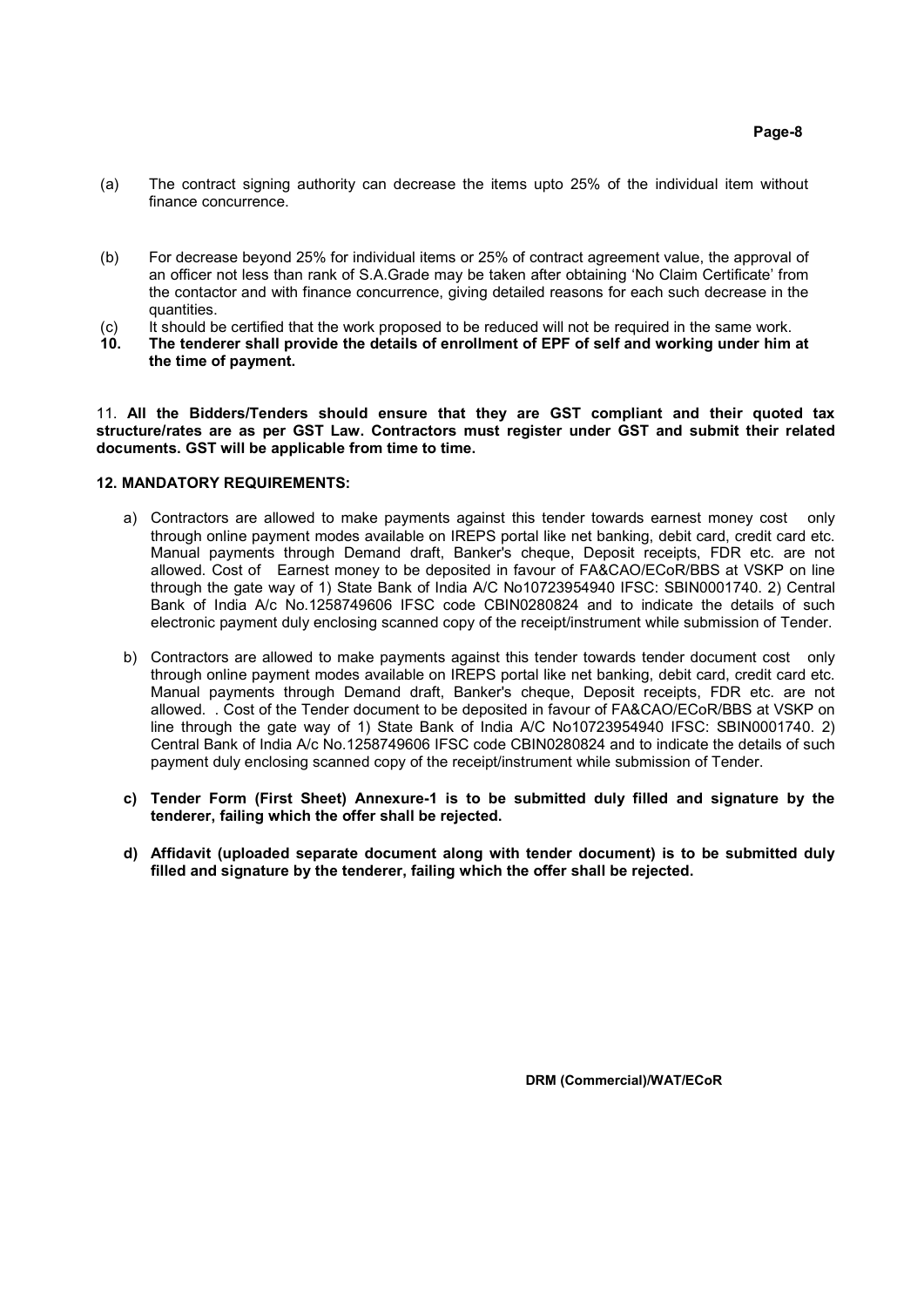ANNEXURE - 1

# E.Co. RAILWAY

### TENDER FORM (First Sheet)

Tender No. \_\_\_\_\_\_\_\_\_\_\_\_\_\_\_\_\_\_\_\_

Name of Work \_\_\_\_\_\_\_\_\_\_\_\_\_\_\_\_\_\_\_\_\_\_\_\_\_\_\_\_\_\_\_\_\_\_\_\_\_\_\_\_\_\_\_\_\_\_\_\_\_\_\_

To

The President of India

Acting through the \_\_\_\_\_\_\_\_\_\_\_\_\_\_\_\_\_\_\_\_\_\_\_\_\_\_\_\_\_ Railway

I/We \_\_\_\_\_\_\_\_\_\_\_\_\_\_\_\_\_\_\_\_ have read the various conditions to tender attached hereto and agree to abide by the said conditions. I/We also agree to keep this tender open for acceptance for a period of \_\_\_\_\_\_\_\_ days from the date fixed for opening the same and in default thereof, I/We will be liable for forfeiture of my/our "Earnest Money". I/We offer to do the work for \_\_\_\_\_\_\_ Railway, at the rates quoted in the attached schedule and hereby bind myself/ourselves to complete the work in all respects within \_\_\_\_\_\_\_\_\_\_\_\_ months from the date of issue of letter of acceptance of the tender.

2. I/We also hereby agree to abide by the Indian Railways Standard General Conditions of Contract, with all correction slips up-to-date and to carry out the work according to the Special Conditions of Contract and Specifications of materials and works as laid down by Railway in the annexed Special Conditions/Specifications, Schedule of Rates with all correction slips upto- date for the present contract.

3. A sum of ₹ \_\_\_\_\_\_\_\_\_\_ has already been deposited online as Earnest Money. Full value of the Earnest Money shall stand forfeited without prejudice to any other right or remedies in case my/our Tender is accepted and if:

(a) I/We do not submit the Performance Guarantee within the time specified in the Tender document;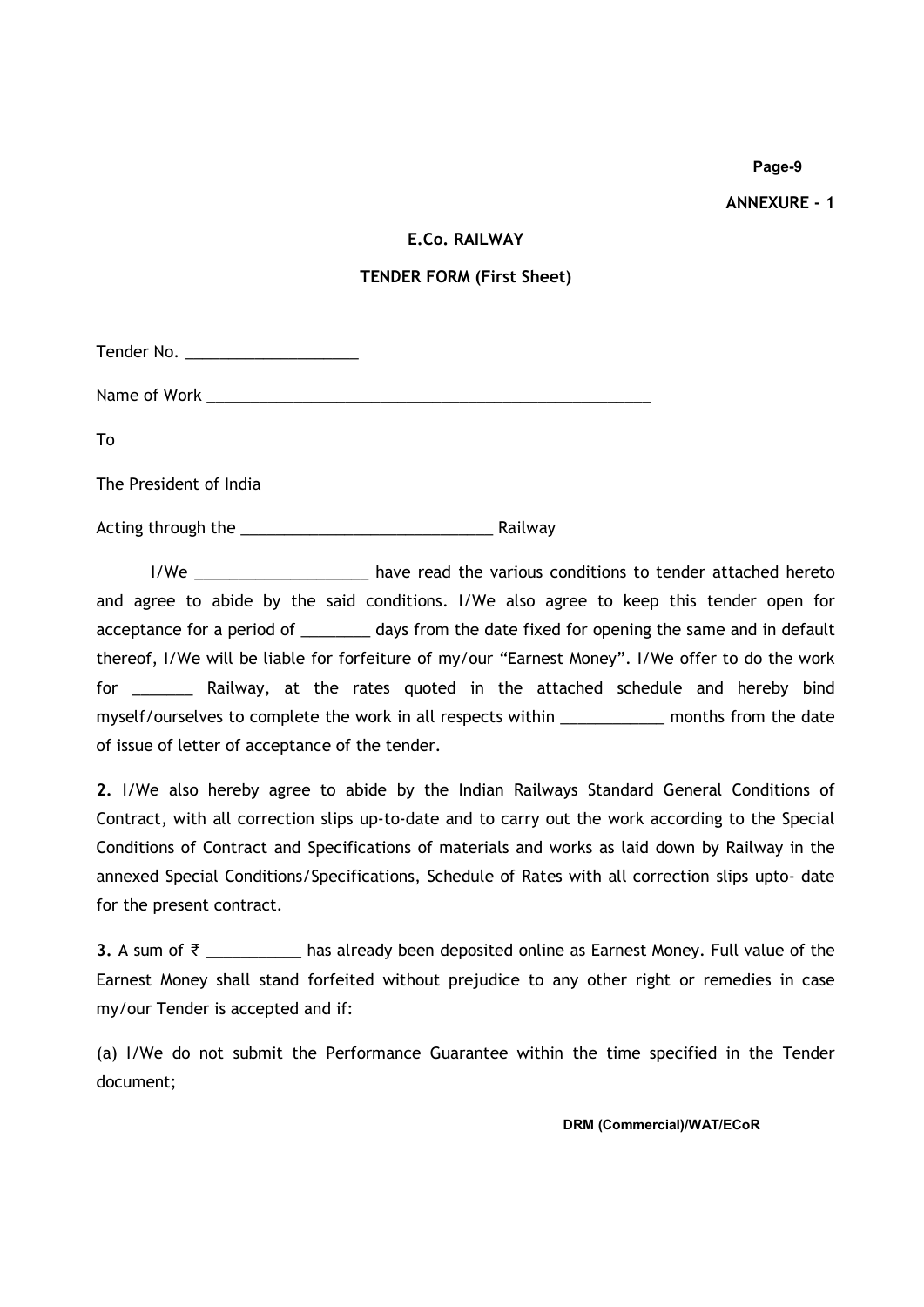(b) I/We do not execute the contract documents within seven days after receipt of notice issued by the Railway that such documents are ready; and

(c) I/We do not commence the work within fifteen days after receipt of orders to that effect.

4. (a) I/We am/are a Startup firm registered by …………………… Department of Industrial Policy and Promotion (DIPP) and my registration number is ................. valid upto ...................... (Copy enclosed) and hence exempted from submission of Earnest Money.

5. Until a formal agreement is prepared and executed, acceptance of this tender shall constitute a binding contract between us subject to modifications, as may be mutually agreed to between us and indicated in the letter of acceptance of my/our offer for this work.

Signature of Witnesses:

(1) \_\_\_\_\_\_\_\_\_\_\_\_\_\_\_\_\_\_\_

Signature of Tenderer(s)

 $\overline{\phantom{a}}$  , and the set of the set of the set of the set of the set of the set of the set of the set of the set of the set of the set of the set of the set of the set of the set of the set of the set of the set of the s

 $(2)$ 

Date  $\Box$ 

Address of the Tenderer(s)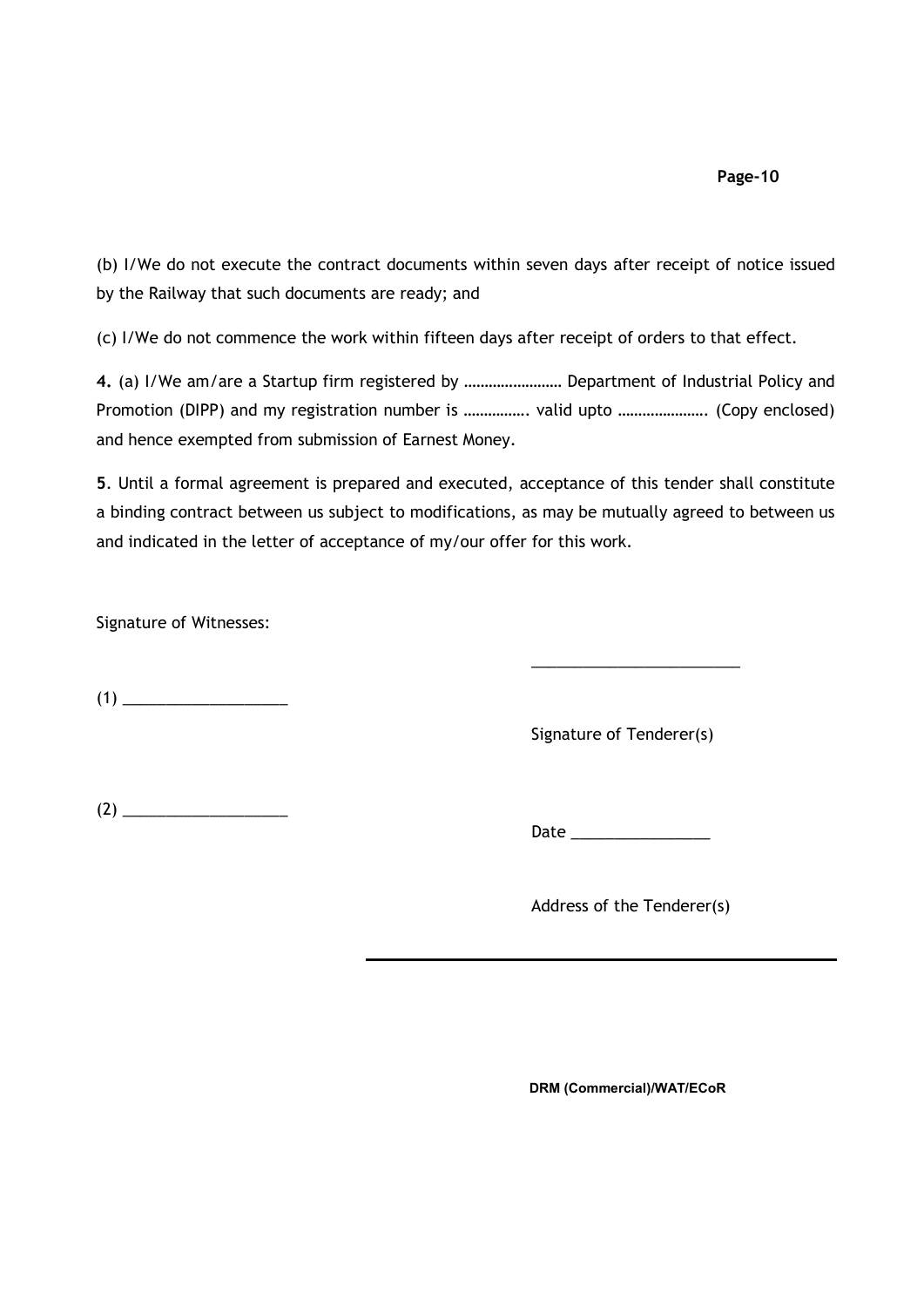Page-11 Annexure – 2

### East Coast Railway

### IRREVOCABLE GUARANTEE BOND

# (To be used by State Bank of India/Nationalized/Scheduled Banks only)

# SPECIMEN BANK GUARANTEE FORMAT FOR PERFORMANCE GUARANTEE

1. In consideration of the President of India (herein after called "The Government of India ") acting through Financial Advisor and Chief Accounts Officer East Coast Railway having agreed to exempt M/s/Sri…………………………… (Hereinafter called "the said contractor(S)") from the demand, under the terms and conditions of an Agreement dated ……………….. made between the DRM(S&T), East Coast Railway, Waltair and M/s/Sri …………………...................………….. for ................ (herein after called "The said Agreement") of Performance Guarantee for the due fulfilment by the said contractor(s) of the terms and conditions contained in the said Agreement, on production of a bank guarantee for Rs.........……/- (Rupees…………..........................................…………………… only). We ……………………………….....………. (Indicate name of the bank) (hereinafter referred to as "the Bank") at the request of M/s /Sri……………………………............ do hereby undertake to pay to the Government an amount not exceeding Rs…….........……./- against any loss or damage caused to or suffered or would be caused to or suffered by the Government by reasons of any breach by the said contractor (s) of any of the terms or conditions contained in the said Agreement.

2. We,…………………............................ (indicate name of the bank) do hereby undertake to pay the amounts due and payable under this guarantee without any demur, merely on a demand from the Government stating that the amount claimed is due by way of loss or damage caused to or would be caused to or suffered by the Government by reason of any breach by the said contractors of any of the terms or conditions contained in the said Agreement or by reason of the contractor (S) failure to perform the said Agreement. Any such demand made on the Bank shall be conclusive as regards the amount due and payable by the Bank under this guarantee. However, our liability under this guarantee shall be restricted to an amount not exceeding Rs….........../-

3. We undertake to pay to the Government any money so demanded not withstanding any dispute or disputes raised by the contractor(S)/Supplier(S) in any suit or proceeding before any Court of Tribunal relating thereto our liability under this present being absolute and unequivocal.

The payment so made by us under this bond shall be a valid discharge of our liability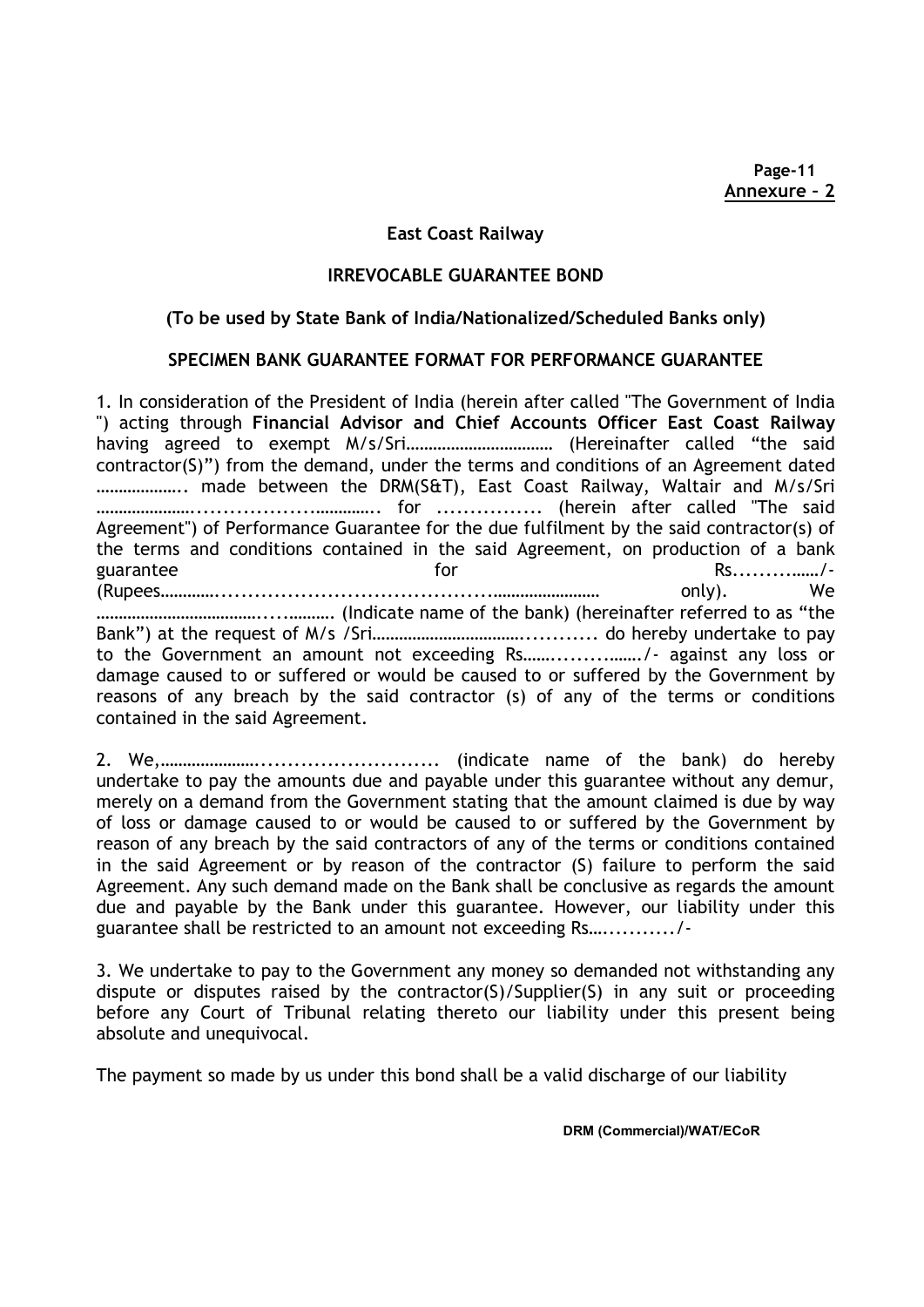for payment there under and the contractor(S)/supplier(S) shall be no claim against us for making such payment.

4. We …............................………………..(indicate the name of bank) further agree that the guarantee herein contained shall remain in full force and effect during the period that would be taken for the performance of the said agreement and that it shall continue to be enforceable till all the dues of the Government under or by virtue of the said Agreement have been fully paid and its claims satisfied or discharged or till the DRM(S&T)/WAT. Ministry of Railways certifies that the terms and condition of the said agreement have been fully and properly carried out by the said Contractor (S) and accordingly discharges the guarantee. Unless a demand or claim under this guarantee is made on us in writing on or before the ………....... (Date) we shall be discharged from all liability under this guarantee thereafter.

5. We ……....................................... (indicate name of the bank) further agree with the Government that the Government shall have the fullest liberty without our consent and without affecting in any manner our obligations hereunder to vary any of the terms and conditions at the said agreement or to extend time of performance by the said Contractor(s) from time to time or to postpone for any time or from time to time any of the powers exercisable by the Government against the said Contractor(s) and to forbear or enforce any of the terms and conditions relating to the said agreement and we shall not be relieved from out liability by reason of any such variation or extension being granted to the said Contractor (S) or for any forbearance, act or omission on the part of the Government or any indulgence by the Government to the said Contractor(s) or any such matter or thing whatsoever which under the law relating to sureties would, but for this provision, have effect of so relieving us.

6. This guarantee will not be discharged due to the change in the constitution of the Bank or the Contractor(s)/Supplier(s).

7. We....................................... (Indicate the name of bank) lastly undertake not to revoke this agreement during its currency except with the previous consent of the Government in writing.

Dated the …………… Day of ………… 2017

For …………………………………..…………. (Name of bank)

Signature & date with Seal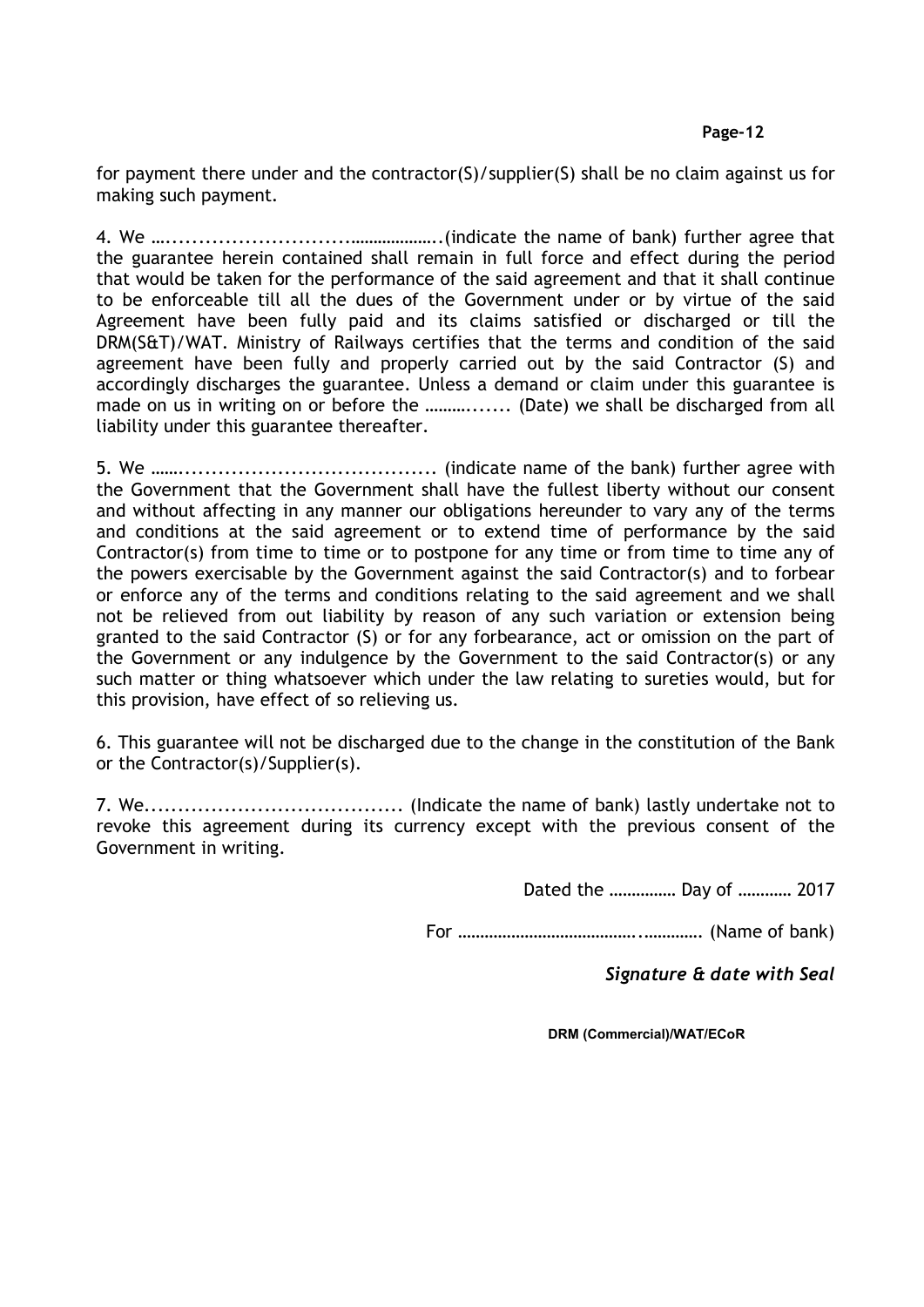# SPECIAL CONDITIONS OF THE CONTRACT

1. Scope of the work: The contractor is expected to provide comprehensive Annual Maintenance Contract for Thin Clients -BREEZE Make (ECT):-32 sets, Dumb Terminals - AOC Make: - 44 sets, Terminal Servers-Team Link Make: - 31 No's , ATVM KIOSKs -ADDSOFT Make: - 15 No's for the period of one year onsite has been listed in Annexure 'C'. The comprehensive maintenance shall consist of corrective maintenance and shall include carrying out of the necessary repairs and fitting of replacement parts.

2. The number of System may be increased /decreased as per Railways requirement.

3 The Systems may be relocated as per Railways requirement and advice to the contractor on site AMC cover will be provided by the contractor at the new locations.

4. Any physical damage to the equipment, not due to normal wear and tear, such as rat bitten or burnt etc will not be covered under the scope of the AMC.

5. AMC service Engineers shall report to the concerned Supervisors at the locations while attending failures and get their acknowledgment after solving the problem.

6. AMC agency shall ensure availability of adequate spare parts till the end of maintenance period. Spare parts required for repair will be stocked by AMC agency and parts from the equipment already lying under repair with them will not be used to repair equipment that becomes defective.

7 AMC agencies will arrange his own tools and test equipments & IMAGE for the maintenance and service.

8. AMC agency will maintain a spare stock of Systems spare parts and image in lieu of the faulty ones.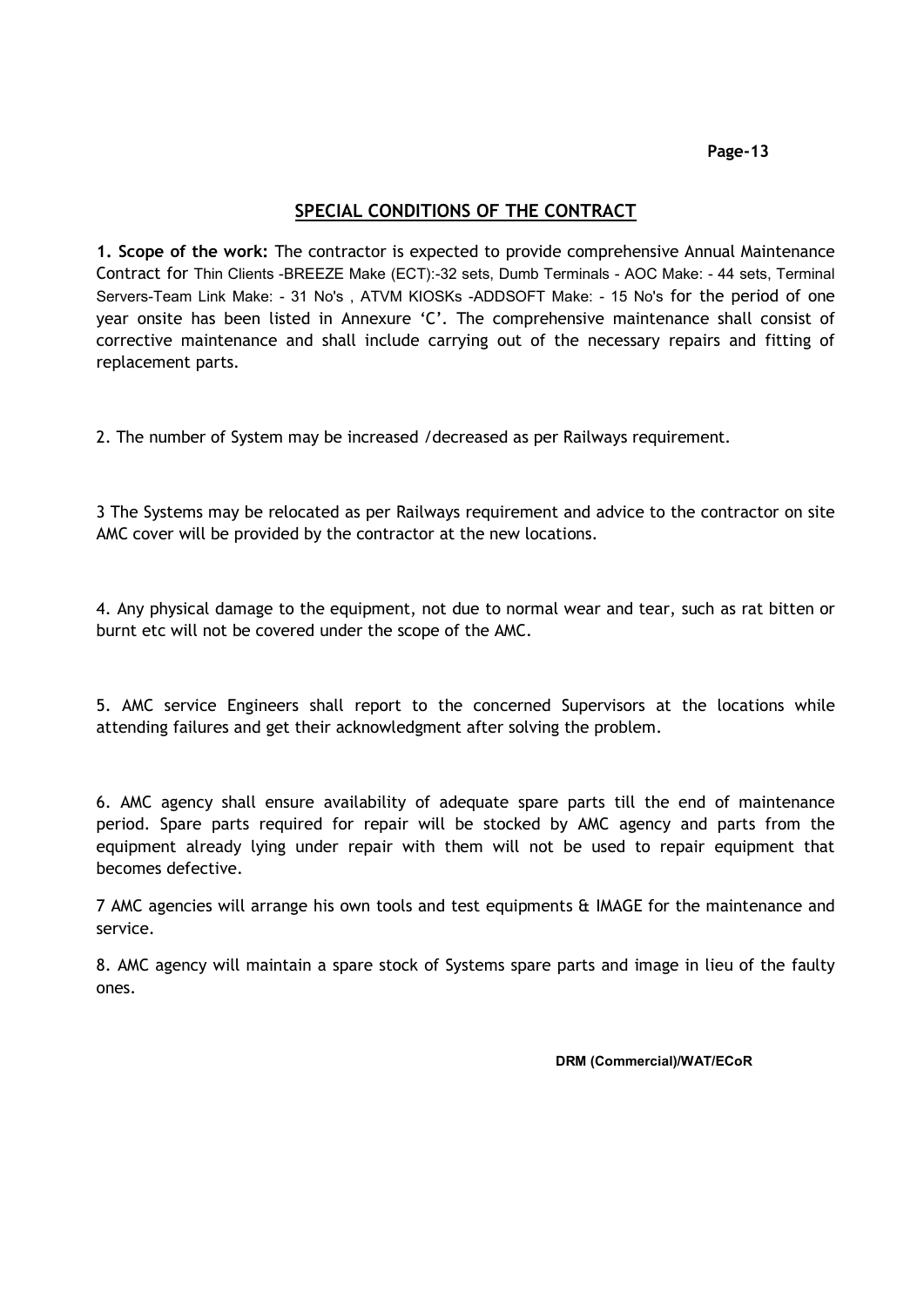# 9. Period of Contract

9.1 The contract will be valid for a period of 1 year from the date of the commencement of AMC coverage as per Annexure-3 (Schedule).

9.2 The bill passing authorities will be Sr.DCM/WAT and the bill paying authority will be Sr.DFM.

9.3 Service Levels and Liquidated Damages.

9.4 AMC agency has to maintain all equipment's as detailed in Annexure '3' under Comprehensive Annual Maintenance Contract at the rates specified in 9.1.

9.5 In case of emergencies, the call should be attended within 24 hours of being logged. Penalty as per Para 11.1 will be levied in case of failure to attend and repair.

9.6 The service engineer will get the call sheet signed by the respective supervisor of UTS/PRS locations.

9.7 Incase Systems is not able to repair said equipment, the reason for the same should be given in writing. Failure to give satisfactory reasons in writing will attract liquidated damages to the turn of the annual maintenance charges for the equipment from the time the equipment is under repair and the same will be dedicated from the next running bill. If equipment is beyond economical repairs, then proper justification for recommending for condemnation should be given. It will be at the Railways discretion to accept recommendation for condemnation.

9.8 Incase the Railway is able to get the equipment repaired from any other source then the cost of repairs will be recovered from the contractor's bills. All the defective parts of the equipment being condemned should be intact when the equipment is returned to the Railways. If any defective parts is missing then the cost of the said part at the prevailing market rate will be recovered from the contractor's bills.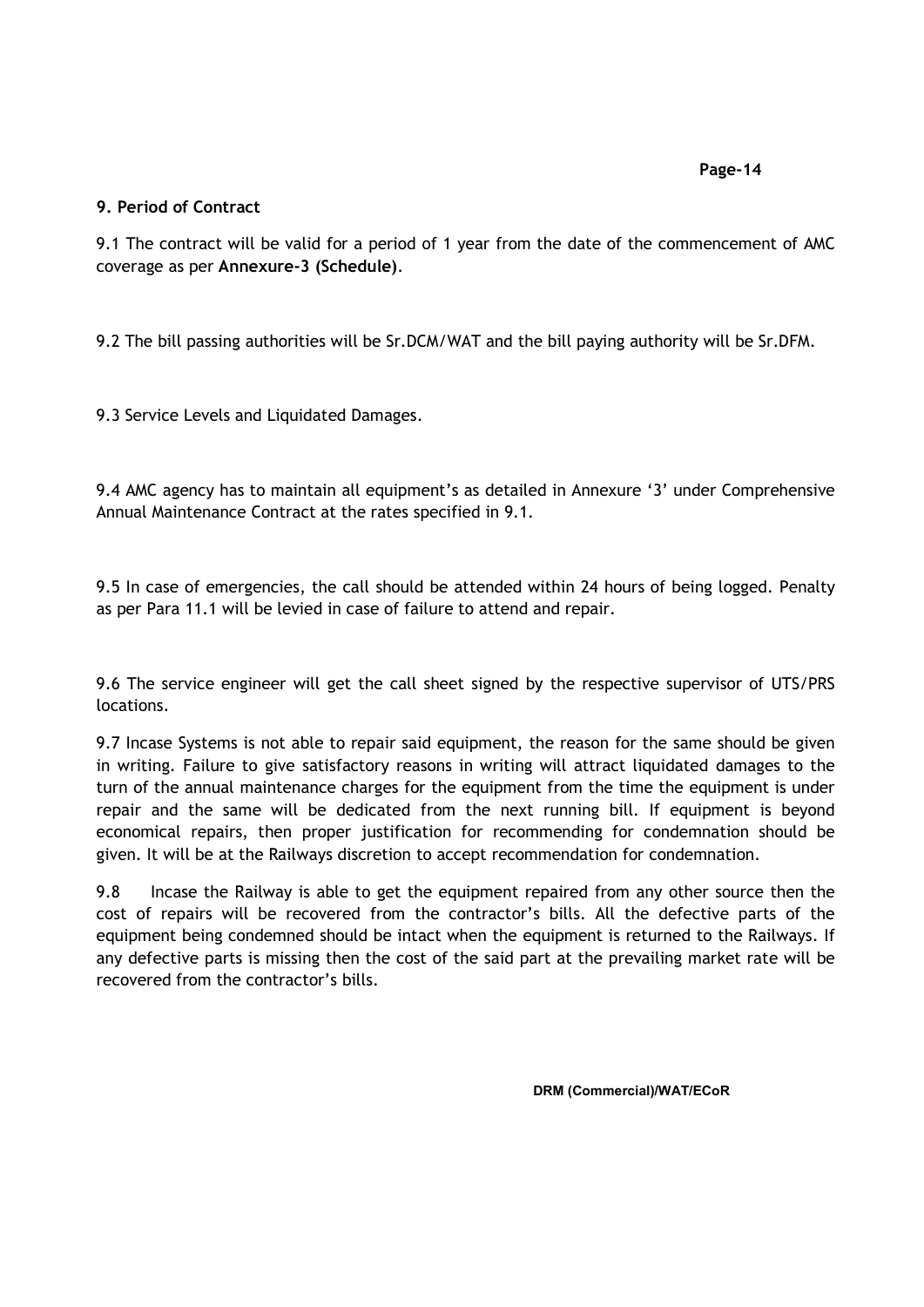9.9 The contractor should arrange 02 good skilled supervisors to handle the complete work.

10. The personnel of the contractor shall have restricted entrance to the UTS/PRS Office. Each personnel should be carrying an ID card which must be prominently displayed on their lapel.

10.1 The work should be done under the supervision of the respective supervisor at site and all instructions given by him/Sr.DCM/DCM/ACM of respective section should be strictly followed.

10.2 Clarification required by the contractor: Any clarification required by the contractor may be obtained from Sr.DCM office, DRM office Complex, Dondaparty, Visakhpatnam-530004.

10.3 The qualified Engineer of the firm will visit every quarter with necessary tools & equipment to check all the hardware, software & peripheral equipments covered under the scope of AMC.

# 11. Penalty

11.1 The total penalty in a quarter shall be subject to a maximum of 25% of the total value of the contract payable for the quarter.

11.2 In the Cases of failure in which any system as a whole stops functioning, the firm shall have to attend and rectify the failure within 04 hours of the lodging of complaint, failing which penalty of Rs.500/- (Rupees Five Hundred only) will be levied per hour per system till the repairing of the equipment subject to the maximum of 25% of the bill of that particular quarterly bill of AMC value. Failed System has to be made operational within 4 hours of the complaint being conveyed as per entry in the complaint register maintained at the station. In case of system -operational for more than 4 hours during the time between 04:00 hours to 24:00 hours, penal charges @ Rs.500/ per hour or part thereof per for the time the machine remained un-operational shall be levied.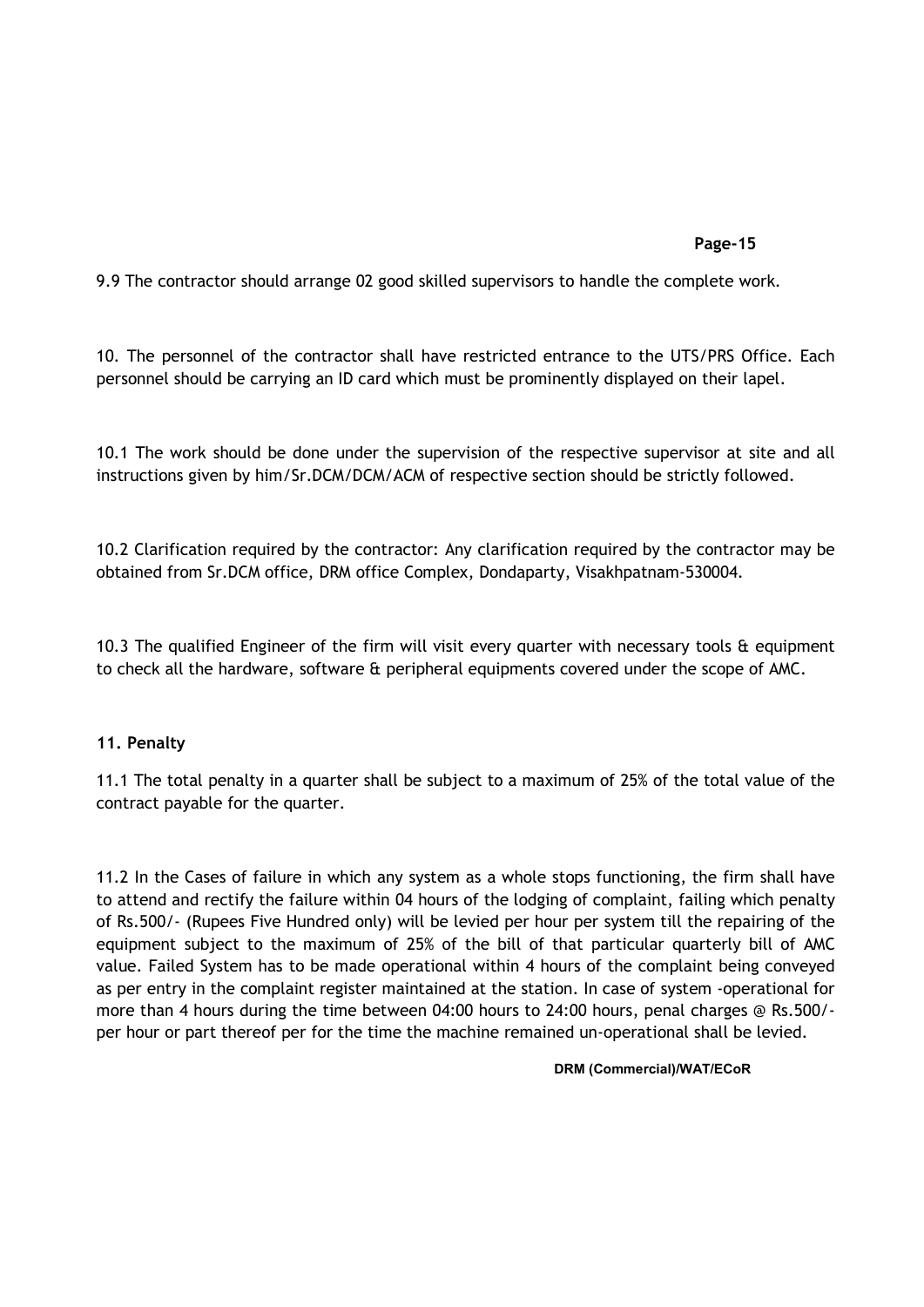# 12. Termination of Contract

12.1 Railway reserves the right to terminate the contract by giving 30 days notice.

# 13. Terms of Payment

13.1 All payments will be paid on actual basis.

13.2 Payments will be made on submission of Quarterly bill post maintenance.

13.3 AMC agency will be paid at the end of every quarter for the services rendered during the previous quarter subject to satisfactory performance. Performance certificate will be submitted along with the bill for the quarter.

# 14. Police Verification of Labour employed by Contractor:

The contractor is required to submit Police Verification certificates for all contractual staff that she/he will be hiring for delivery of services for Indian Railways. The format for the same is provided in the Annexure-F.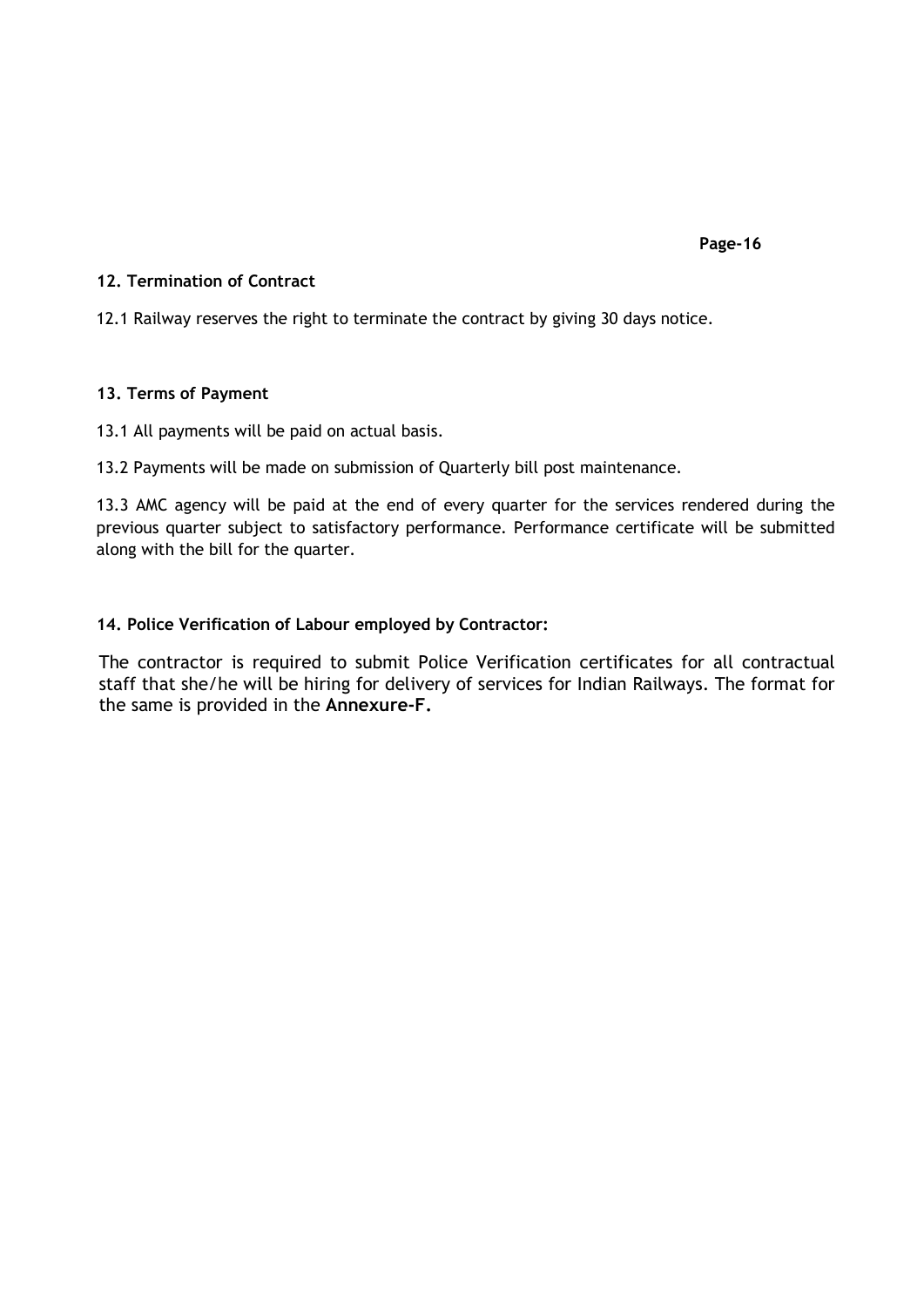# ANNEXURE – A

# PROFORMA FOR SCHEDULE MAINTENANCE

| Sl.<br>No. | Date of<br>Arrival | Time of<br>Arrival | Date/Time<br>of | Maintenance<br>Done | Signature of<br><b>OEM</b> | Signature of<br>Railway |
|------------|--------------------|--------------------|-----------------|---------------------|----------------------------|-------------------------|
|            |                    |                    | Departure       |                     | Representative.            | Representative          |
|            |                    |                    |                 |                     |                            |                         |
|            |                    |                    |                 |                     |                            |                         |
|            |                    |                    |                 |                     |                            |                         |
|            |                    |                    |                 |                     |                            |                         |
|            |                    |                    |                 |                     |                            |                         |
|            |                    |                    |                 |                     |                            |                         |
|            |                    |                    |                 |                     |                            |                         |
|            |                    |                    |                 |                     |                            |                         |

# NNEXURE – B

# PROFORMA FOR RECORDS FOR FAULT RECTIFICATION

| Date/Ti | Date/Tim   | Date/   | Date/Ti  | Fault  | Actio | Materials   | Approx.   | Follow    | Rem  | Sign of    | Sign of |
|---------|------------|---------|----------|--------|-------|-------------|-----------|-----------|------|------------|---------|
| me of   | e of       | Time    | me of    | Report | n     | utilized    | Cost of   | <b>up</b> | arks | <b>OEM</b> | Rly.    |
| Failure | Informatio | οf      | Rectific | ed     | Take  | for fault   | materials | Action    |      | Repres     | Repres  |
|         | n          | Arrival | ation of |        | n     | rectificati | replaced  | to be     |      | entativ    | entativ |
|         | Received   |         | Failure  |        |       | on          | /repaired | Taken     |      | e.         | e.      |
|         |            |         |          |        |       |             |           |           |      |            |         |
|         |            |         |          |        |       |             |           |           |      |            |         |
|         |            |         |          |        |       |             |           |           |      |            |         |
|         |            |         |          |        |       |             |           |           |      |            |         |
|         |            |         |          |        |       |             |           |           |      |            |         |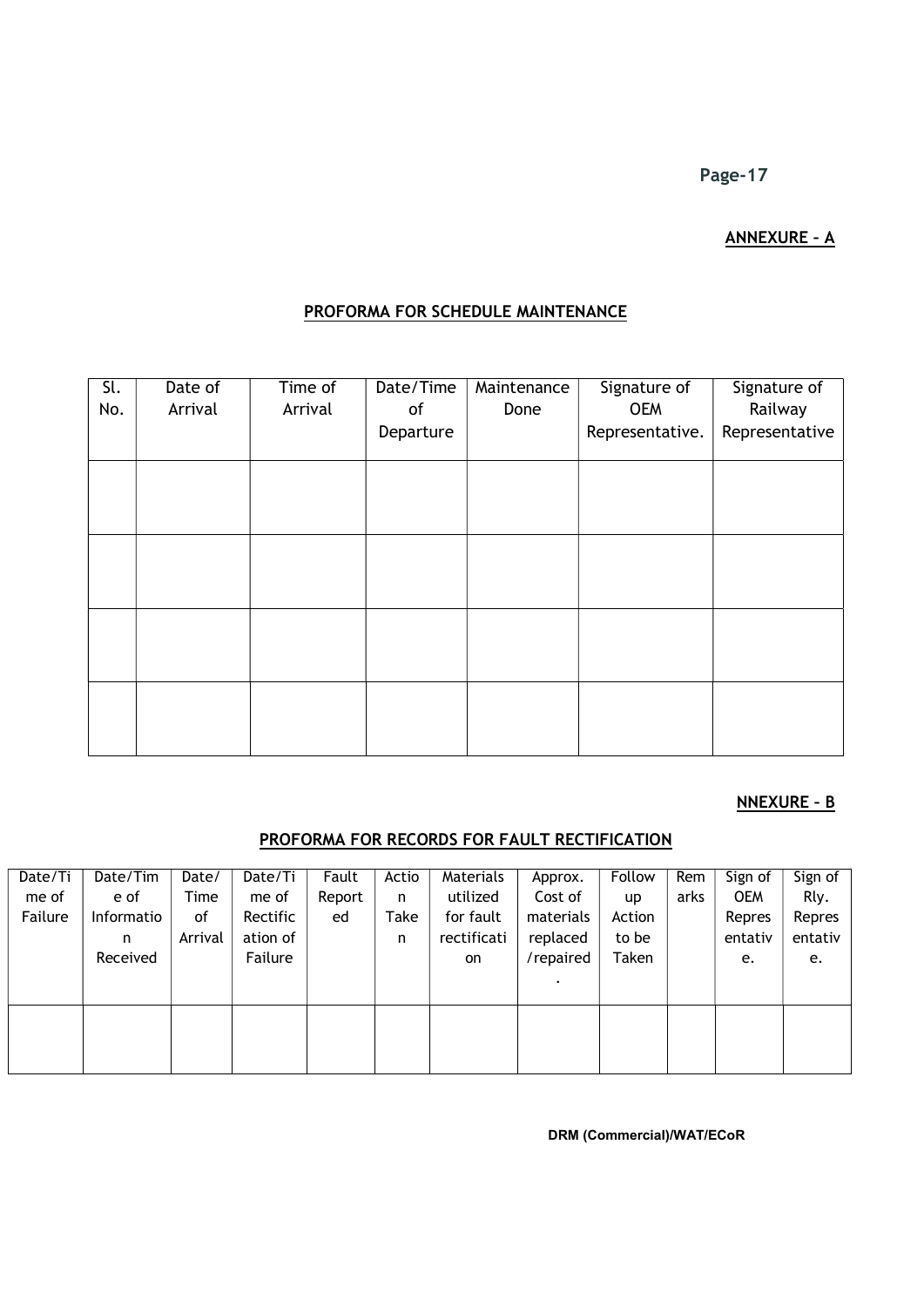# Note: Please record Sl. No. of Cards attended/replaced.

# ANNEXURE – C

|                   | PROFORMA FOR HISTORY SHEET         |                |  |
|-------------------|------------------------------------|----------------|--|
| $\overline{1}$ ). | Name of the Station                |                |  |
| $\overline{2)}$ . | Date of Installation               | $\ddot{\cdot}$ |  |
| $\overline{3)}$ . | Serial No. of Equipment            | $\ddot{\cdot}$ |  |
| $\overline{4}$ .  | Number of Equipments               | $\ddot{\cdot}$ |  |
| $\overline{5}$ ). | Number of Racks                    | $\ddot{\cdot}$ |  |
| $\overline{6}$ ). | Number of Systems                  | $\vdots$       |  |
| 7).               | <b>CRC</b>                         | $\ddot{\cdot}$ |  |
| $\overline{8}$ ). | Number of VCOR Relays with Sl. No. | $\ddot{\cdot}$ |  |
|                   |                                    |                |  |
| <b>CARDS:</b>     |                                    |                |  |
| $\overline{1}$ .  | Description                        | $\ddot{\cdot}$ |  |
| $\overline{2)}$ . | Sl. No.                            | $\vdots$       |  |
| 3).               | System                             | $\ddot{\cdot}$ |  |
| 4).               | Date of Replacement with Sl. No.   | $\ddot{\cdot}$ |  |
|                   |                                    |                |  |
|                   | <b>CARD FILE:</b>                  |                |  |
| $1$ ).            | <b>Serial Number</b>               | $\ddot{\cdot}$ |  |
| $\overline{2}$ ). | System                             | $\ddot{\cdot}$ |  |
| 3).               | Date of Replacement & Sl. No.      | $\ddot{\cdot}$ |  |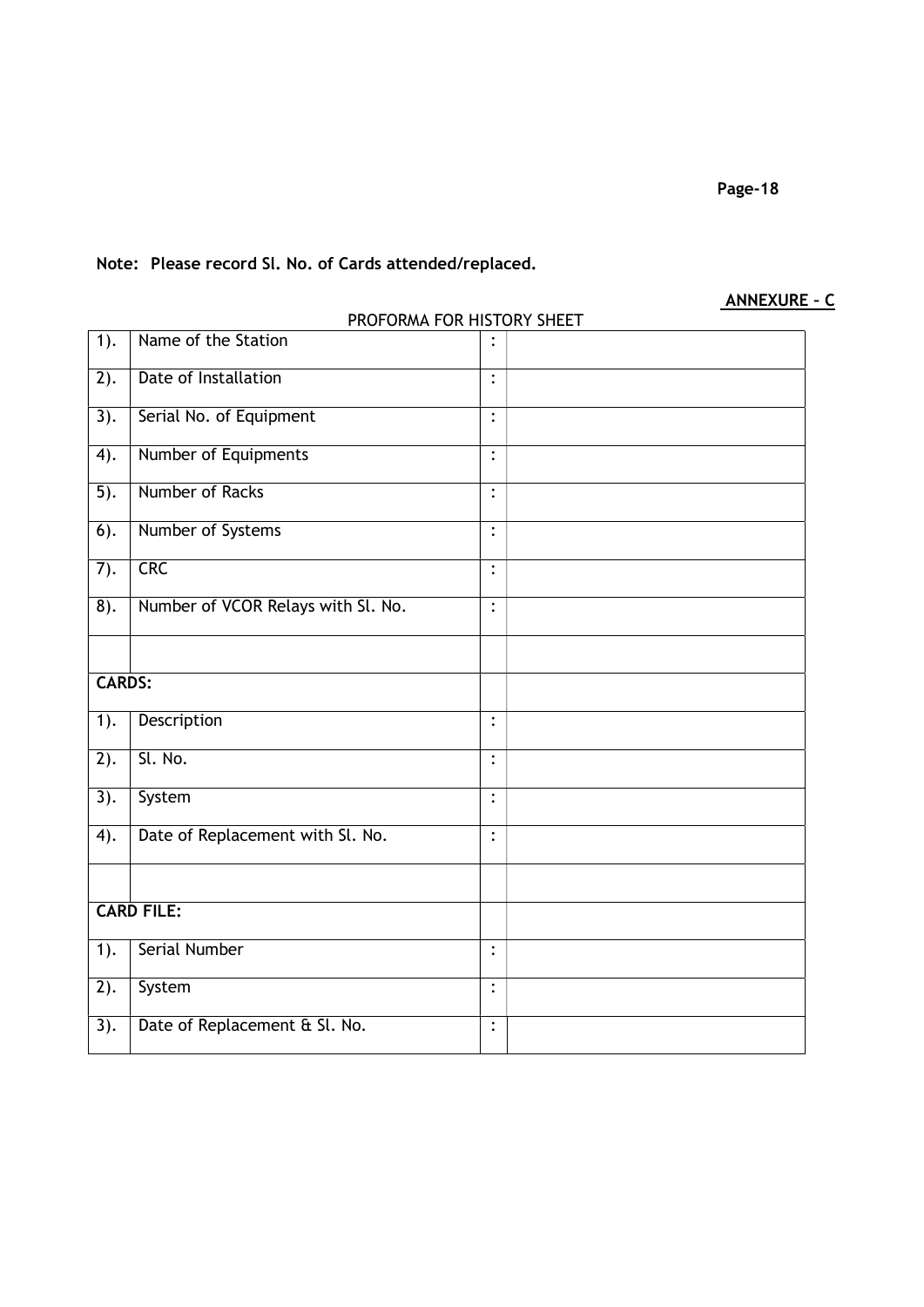# DRM (Commercial)/WAT/ECoR

Page-19

|                   | <b>DC CONVERTERS:</b>                  |                |  |
|-------------------|----------------------------------------|----------------|--|
| 1).               | Rack No.                               | $\ddot{\cdot}$ |  |
| $\overline{2)}$ . | <b>Serial Number</b>                   | $\ddot{\cdot}$ |  |
| $\overline{3)}$ . | Rating                                 | $\ddot{\cdot}$ |  |
| $\overline{4}$ .  | Date of Replacement & Sl. No.          | $\ddot{\cdot}$ |  |
|                   |                                        |                |  |
|                   |                                        |                |  |
|                   | <b>SURGE PROTECTION DEVICES (SPD):</b> |                |  |
| 1).               | Rack No.                               | :              |  |
| 2).               | <b>Class</b>                           | $\ddot{\cdot}$ |  |
| 3).               | Date of Replacement & Sl. No.          | $\ddot{\cdot}$ |  |
|                   |                                        |                |  |
|                   |                                        |                |  |
| <b>FUSES:</b>     |                                        |                |  |
| $\overline{1}$ .  | Rack No.                               | $\ddot{\cdot}$ |  |
| $\overline{2)}$ . | Serial No.                             | $\ddot{\cdot}$ |  |
| $\overline{3)}$ . | <b>Description of Circuit</b>          | $\vdots$       |  |
| $\overline{4}$ .  | Type of Fuse                           | $\ddot{\cdot}$ |  |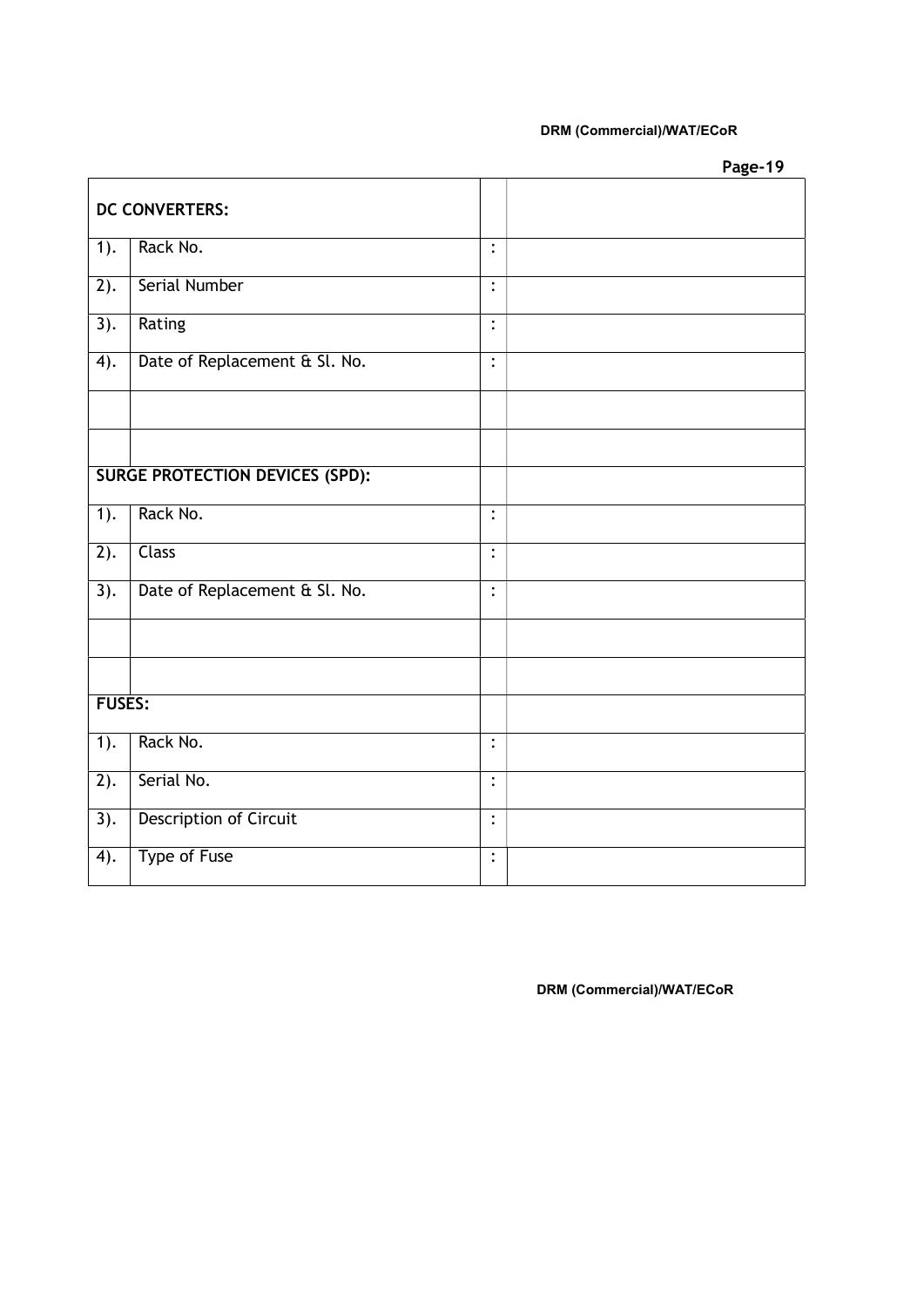# NATIONAL ELECTRONIC FUND TRANSFER/ ELECTRONIC CLEARING SERVICE (CREDIT CLEARING) MODEL MANDATE FORM

# (Investor's/Customer's option to receive payments through Credit Clearing Mechanism) NAME OF THE SCHEME AND THE PERIODICITY OF PAYMENT

No: ……………………..

| 1.  | Investor/Customer's Name                                                                          |  |
|-----|---------------------------------------------------------------------------------------------------|--|
| 2.  | <b>Particulars of Bank Account</b>                                                                |  |
| a)  | Name of the Bank                                                                                  |  |
| b). | Name of the Branch                                                                                |  |
|     | Address                                                                                           |  |
|     | Telephone No.                                                                                     |  |
| C)  | 9 Digit Code number of the Bank and<br>branch appearing on the MICR cheque<br>issued by the bank. |  |
| d)  | <b>IFSC Code of the branch</b>                                                                    |  |
|     | e) Type of Account (Current/Savings/Cash                                                          |  |
| f)  | Credit with code 10/11/13)<br>Ledger and ledger folio no.                                         |  |
| g)  | Account number (appearing on cheque<br>book)                                                      |  |

(In lieu of the bank certificate to be obtained as under, please attach a bank cancelled cheque or photography of a cheque or front page of your savings pass book issued by your bank for verification of the above particulars)

### 3) Date of effect

I hereby declare that the particulars given above are correct and complete. If the transaction is delayed or not effected at all for reasons of incomplete or incorrect information. I would not hold the user institution responsible. I have read the option invitation letter and agree to discharge the responsibility expected of me as a participant under the scheme.

| Date: | Signature of the Investor/Customer |
|-------|------------------------------------|
|       |                                    |

Certified that the particulars furnished above are correct as per our records.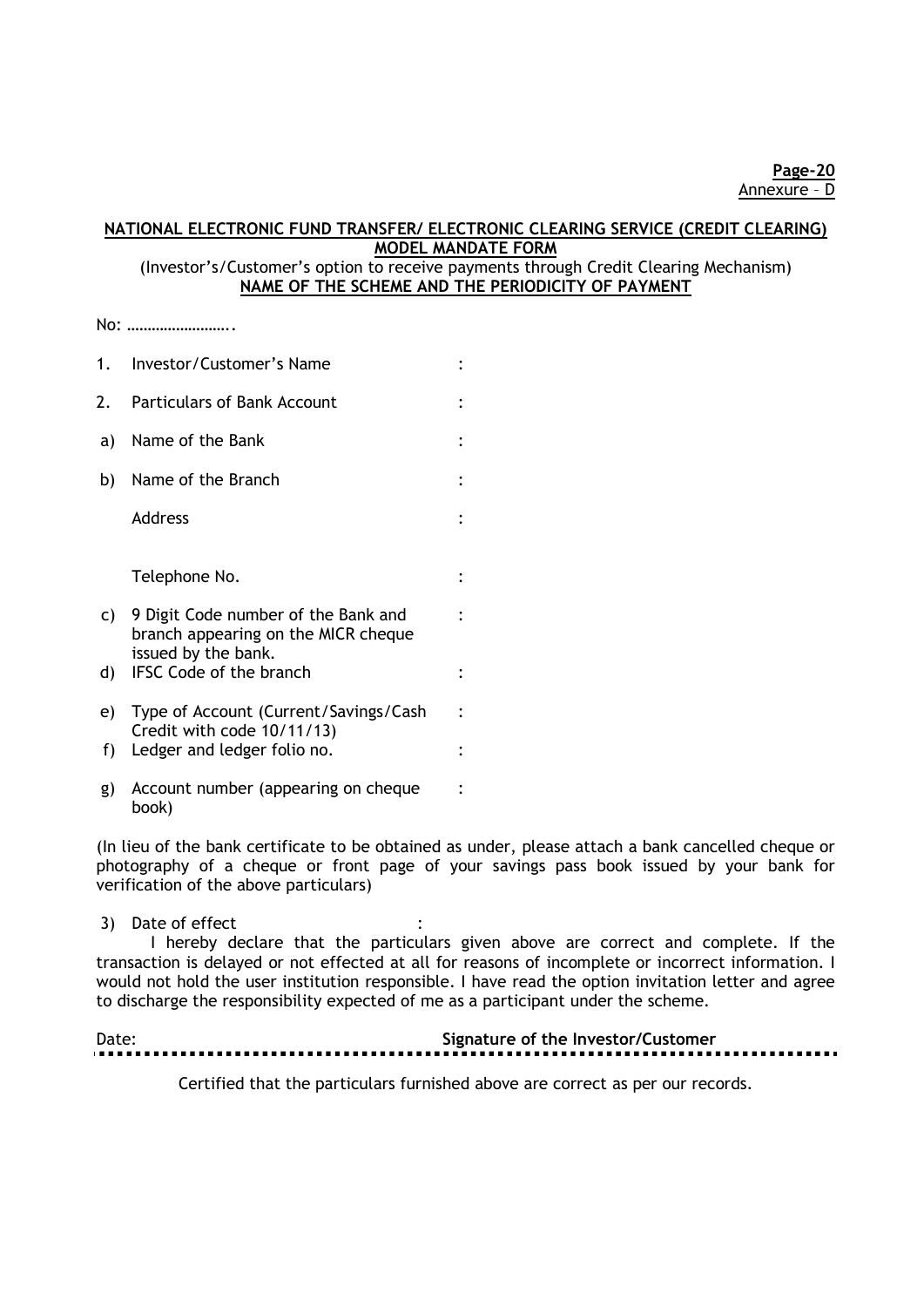### Bank's.stamp Signature.of.the.Authorized.Official of the Bank Page-21 Annexure-E

# EAST COAST RAILWAY

# Department: Commercial Division: Waltair

# PERFORMANCE CERTIFICATE

| $\mathbf{1}$   | Name of the work               | :                      |  |
|----------------|--------------------------------|------------------------|--|
| $\overline{2}$ | LOA No. with date              | :                      |  |
| $\mathbf{3}$   | Agreement No. & Date           | :                      |  |
| $\overline{4}$ | Name of the firm               | :                      |  |
| 5              | Name of the Station            | :                      |  |
| 6              | Date of commencement<br>of AMC | $\bullet$<br>$\bullet$ |  |
| $\overline{7}$ | Date of completion of<br>AMC   | $\bullet$<br>$\bullet$ |  |
| 8              | Period of Claim                | $\bullet$<br>$\bullet$ |  |

It is certified that the above mentioned firm has attended all the complaints pertaining to  $\frac{1}{2}$  during the period from  $\frac{1}{2}$ 

to \_\_\_\_\_\_\_\_\_\_\_\_\_\_ and rectified in time satisfactorily.

Date:

Signature of CMI Office Seal:

Countersigned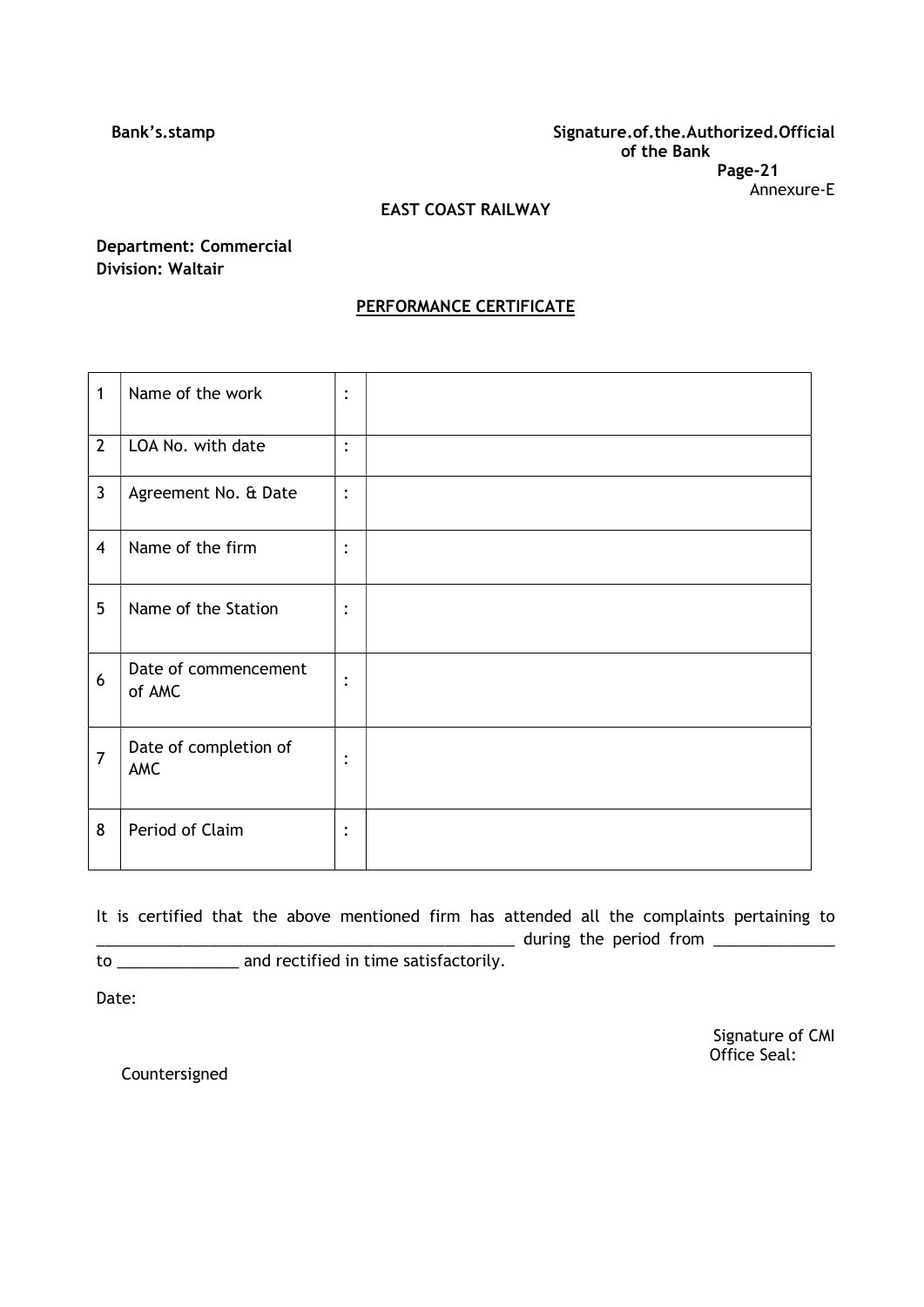ANNEXURE - F

# POLICE VERIFICATION

PHOTO (of applicant signed by

| SI.No        | <b>Particulars</b>                                                         | <b>Details</b> |
|--------------|----------------------------------------------------------------------------|----------------|
|              | <b>Full Name with Aliases</b>                                              |                |
| $\mathbf{2}$ | Parent's Name                                                              |                |
| 3            | Nationality                                                                |                |
| 4            | Present Address in full with Police Station and                            |                |
|              | <b>District</b>                                                            |                |
| 5            | <b>Period of Residence</b>                                                 |                |
| 6            | Home/ Permanent Address in full with Police<br><b>Station and District</b> |                |

Declaration by applicant: I certify that the following information is correct and complete to the best of my knowledge and belief.

# Police Certification:

The details as stated above are correct and the above person does not have any

Criminal or any case registered, pending in any court of law.

Signature of Applicant

Date:

Place:

Counter signature of